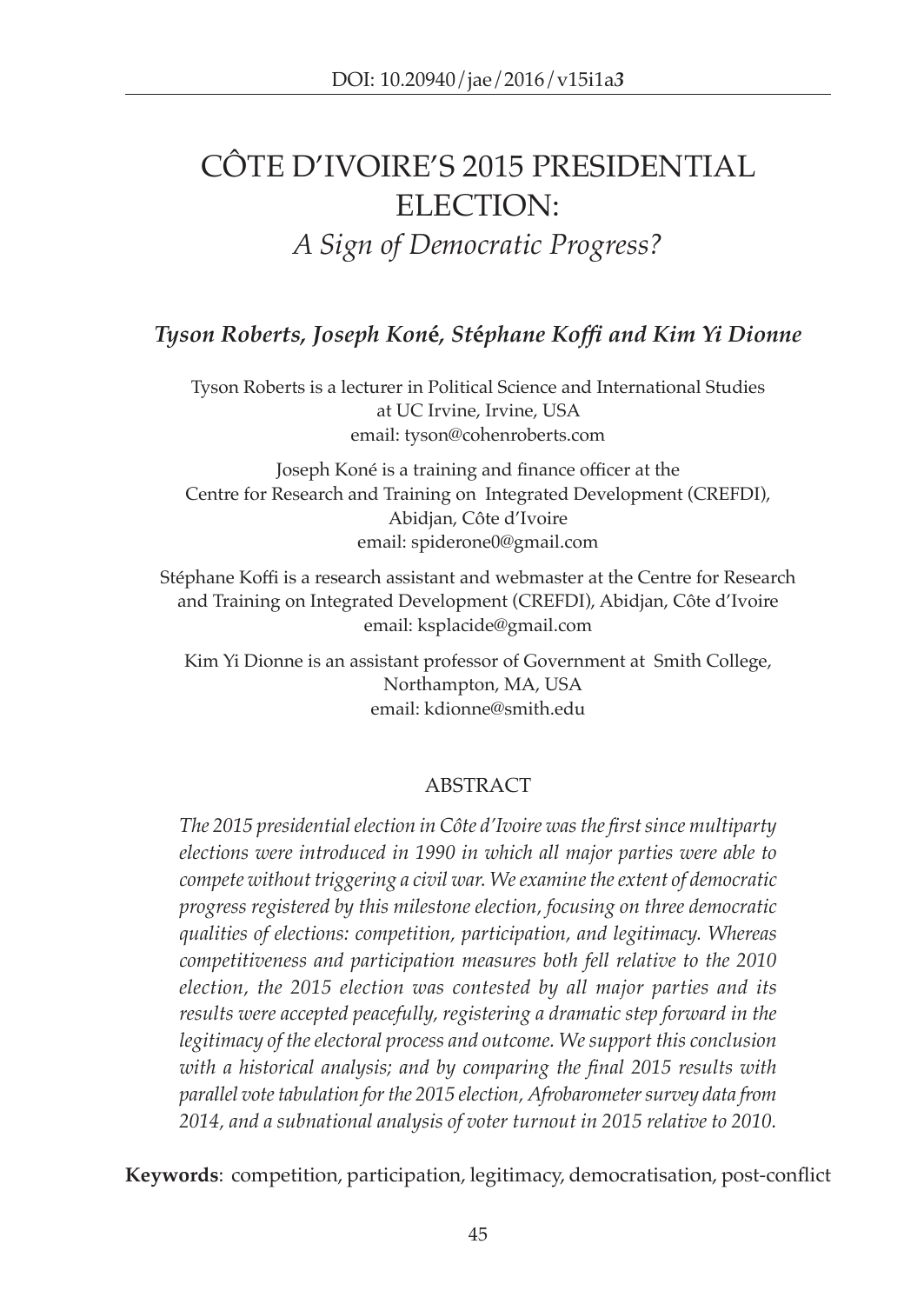#### INTRODUCTION

On 25 October 2015, more than 3 million people voted in the presidential election in Côte d'Ivoire. Incumbent president Alassane Ouattara won 83.7% of the vote, securing his second term in office. The 2015 presidential election was the country's first since its founding father had died in 1993 in which the main opposition was not banned and the result did not trigger a civil war. Observers heralded the election as a success. The broad question we raise in this article is: To what extent can we claim that the 2015 presidential election in Côte d'Ivoire was a sign of democratic progress?

Although the etymology of democracy is clear – 'rule by the people' – scholars disagree about how to measure democracy. One characteristic common among definitions of democracy is the role of elections, which give citizens the power to choose their leaders and representatives. Although proponents of single-party regimes argue that only one party is necessary in a democracy, most modern scholars of democracy consider contestation among political parties to be a key component of democracy. Robert Dahl (1975, pp. 3-7), for example, itemised a list of eight required institutional guarantees for democracy, including freedom of expression, right to vote, and free and fair elections. However, he argued that these eight guarantees could be interpreted as constituting two dimensions of democratisation: political competition and inclusiveness. Dahl argued that as a regime increases in inclusiveness and/or increases in the level of public contestation, its level of democracy increases incrementally.

Adam Przeworski and his co-authors (2000, pp. 15-20) focus on contestation as the key ingredient of democracy. Whereas Dahl conceptualises democracy as something that can be measured along a continuum, Przeworski and his coauthors view democracy as dichotomous; either a regime is democratic or it isn't. According to their definition, a regime is democratic if the following conditions are met: the chief executive and the legislature are elected; there is more than one political party; and electoral alternation has occurred, which means an opposition party has defeated the incumbent party and been allowed to take office. Samuel Huntington (1993, p. 267) argued that democracy becomes consolidated after two alternations or turnovers, which would demonstrate that two major political parties were committed to democracy enough to surrender power after losing an election.

Staffan Lindberg (2006, pp. 37-45) agrees with Dahl that democratisation is a continual process, and focuses on three democratic qualities in elections. In addition to Dahl's requirements for political participation and competition, Lindberg includes legitimacy. Especially in new democracies or regimes where the ruling party always wins, elections may be viewed as an empty exercise or may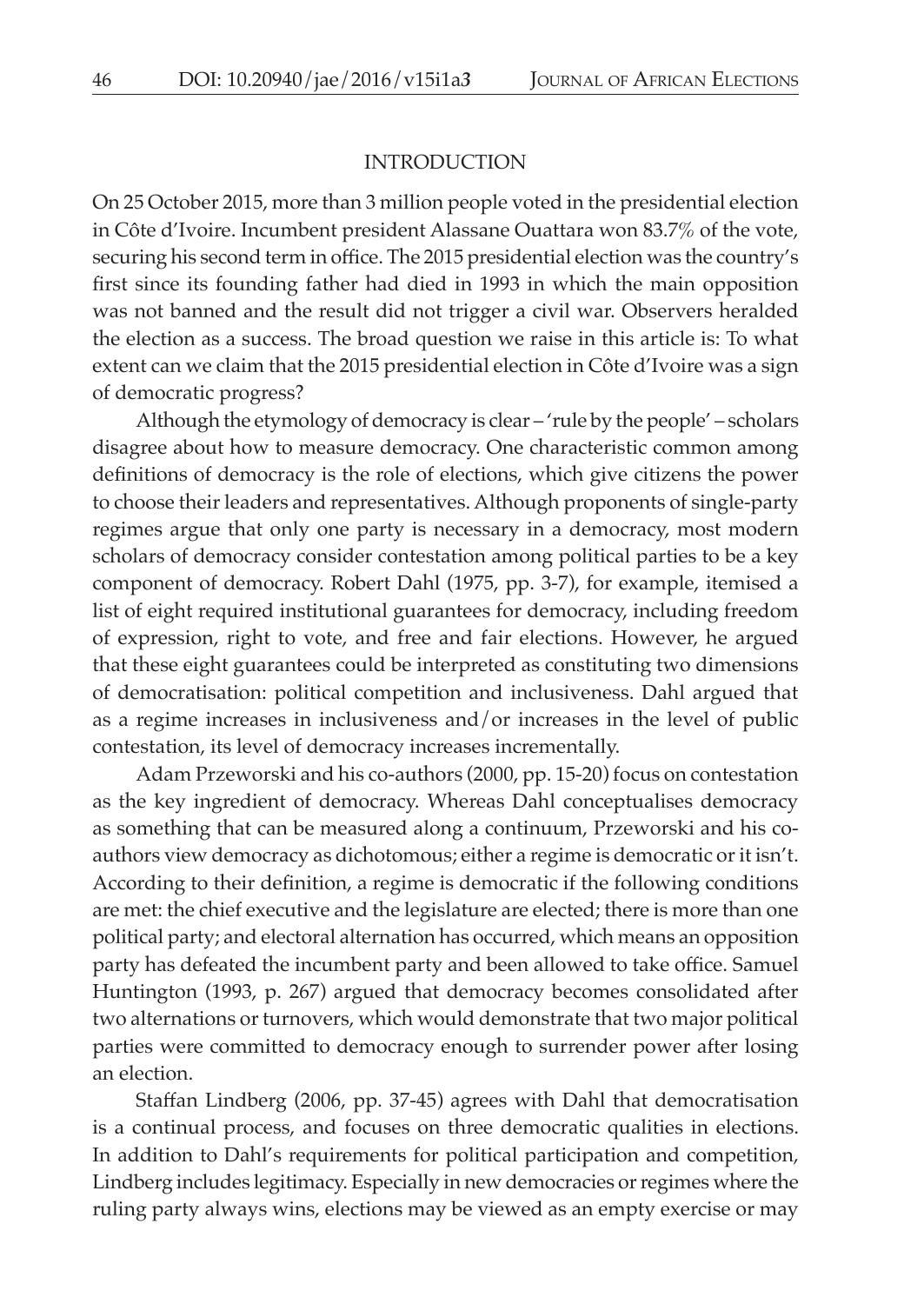trigger violence if voters do not accept the process and the outcome as legitimate. Lindberg argues that elections that are participatory, competitive, and legitimate – even if they do not result in alternation of power – contribute to democratisation by strengthening civil liberties in the society.

In this article, we consider these 'requirements' of democracy to interrogate the claim that the 2015 election provides evidence of democratic progress in Côte d'Ivoire. In particular, we assess to what degree the election was competitive, inclusive, and legitimate relative to previous elections. In short, we find that relative to the 2010 presidential election, which was decided in a close run-off, the 2015 election was not very competitive. However, the 2015 election was far more competitive than most elections in the history of Côte d'Ivoire, which were often uncontested or boycotted by major parties. Similarly, although voter participation in the 2015 election was lower than in 2010, it was higher than in the boycotted presidential elections of 1995 and 2000. (The 2005 election was never held.)

The strongest evidence for greater democratisation in the 2015 election is in the area of legitimacy. Whereas previous elections had legitimacy challenges because of boycotts by major parties or because results were rejected by losers who responded by instigating civil war, the 2015 election was largely peaceful and its results were widely accepted.

Our analysis begins with situating the 2015 election in Côte d'Ivoire's broader political–historical context. To what extent did the 2015 election mark a departure from earlier elections? To answer this question, the following section gives a start-to-end overview of the election based on media reports and official election results. We then summarise the legal framework of election administration in Côte d'Ivoire, assess adherence to the 'rules of the game', and show how inclusion of a range of candidates suggests greater competition in the process – even if this competitiveness was not reflected in the lopsided results. The next section draws largely on observers' reports, which suggest that the 'peacefulness' of the 2015 election trumped all other qualities in branding the election a democratic success. The penultimate section interrogates this success by exploring patterns of turnout and support, and by comparing the official results with a parallel vote tabulation, recent polling data from Afrobarometer, and subnational data on voter turnout in the 2010 election. The final section offers a conclusion to the paper.

# POLITICAL–HISTORICAL CONTEXT OF CôTE D'IVOIRE SINCE INDEPENDENCE

For the first 30 years of Côte d'Ivoire's independence, the only effective political party was the *Parti Démocratique de la Côte d'Ivoire — Rassemblement Démocratique Africain,* (PDCI-RDA or Democratic Party of Côte d'Ivoire: African Democratic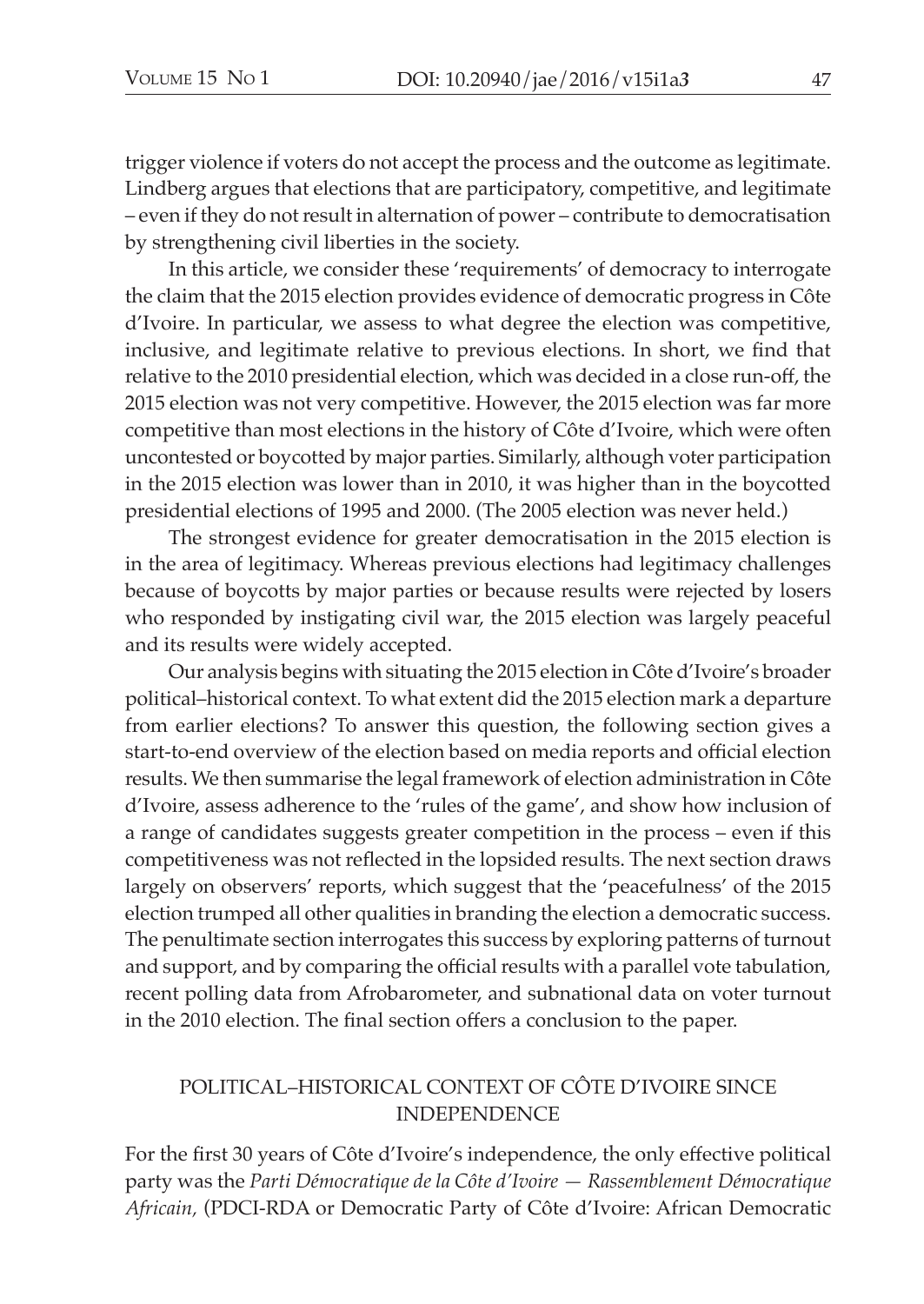Rally). President Félix Houphouët-Boigny, who founded the PDCI in 1946 during French colonial rule, won six uncontested presidential elections between 1960 and 1985. Participation was fairly high: official voter turnout was often over 99%; more than 2 million voters voted in 1970, and by 1985 over 3 million voters voted for the president. Despite this trend, there was no contestation (African Elections Database 2012).

Economically, Côte d'Ivoire was among Africa's greatest successes (some called it the 'Ivorian miracle') for the first two decades of independence, powered by an expansion of cash crops such as cocoa and coffee. To enable this agricultural expansion, the country was open to immigrants from neighbouring countries such as Burkina Faso, and by the 1970s more than a quarter of the country's population were immigrants (Nugent 2004, p. 180). However, this acceptance of immigrants would not be so warm in later years of economic decline and greater political competition.

In the 1980s, Côte d'Ivoire experienced the same economic downturn and resulting protests and demands for multiparty presidential elections seen elsewhere in Africa. Houphouët-Boigny cleverly agreed to multiparty elections in 1990, before the opposition was able to organise a credible challenge (Nugent 2004, p. 398). The main opposition candidate, Laurent Gbagbo of the *Front Populaire Ivoirien* (FPI, Ivorian Popular Front) won a mere 18% of the vote against 82% for Houphouët-Boigny in the 'less than fair' election (Nugent 2004, p. 398). Following the 1990 election, the regime made it 'virtually impossible for opposition parties to mobilise their supporters, while Gbagbo himself received a two-year prison sentence for incitement in 1992' (Nugent 2004, p. 398).

As Houphouët-Boigny's health declined, Prime Minister Alassane Ouattara assumed more responsibility for running the country. However, when Houphouët-Boigny died in 1993, Henri Konan Bédié, Ouattara's rival and the head of the National Assembly, assumed the presidency. Ouattara resigned his post, left the country to work for the International Monetary Fund and joined a new party, the *Rassemblement des Républicains* (RDR, Rally of the Republicans). He intended to contest the 1995 presidential election. Bédié saw Ouattara as a potential threat, and before the 1995 election introduced an ultranationalist policy known as *Ivoirité* in a new electoral code. *Ivoirité* excluded presidential candidates whose parents were not Ivorian. Bédié's supporters declared that Ouattara was not Ivorian, claiming one of his parents was from Burkina Faso (Whitaker 2005). With Ouattara (RDR) excluded and Gbagbo (FPI) boycotting, Bédié won the 1995 election with 96% of the vote. Compared with 1990, the 1995 election registered a decline in levels of participation (fewer than 2 million votes were cast) as well as competition and legitimacy.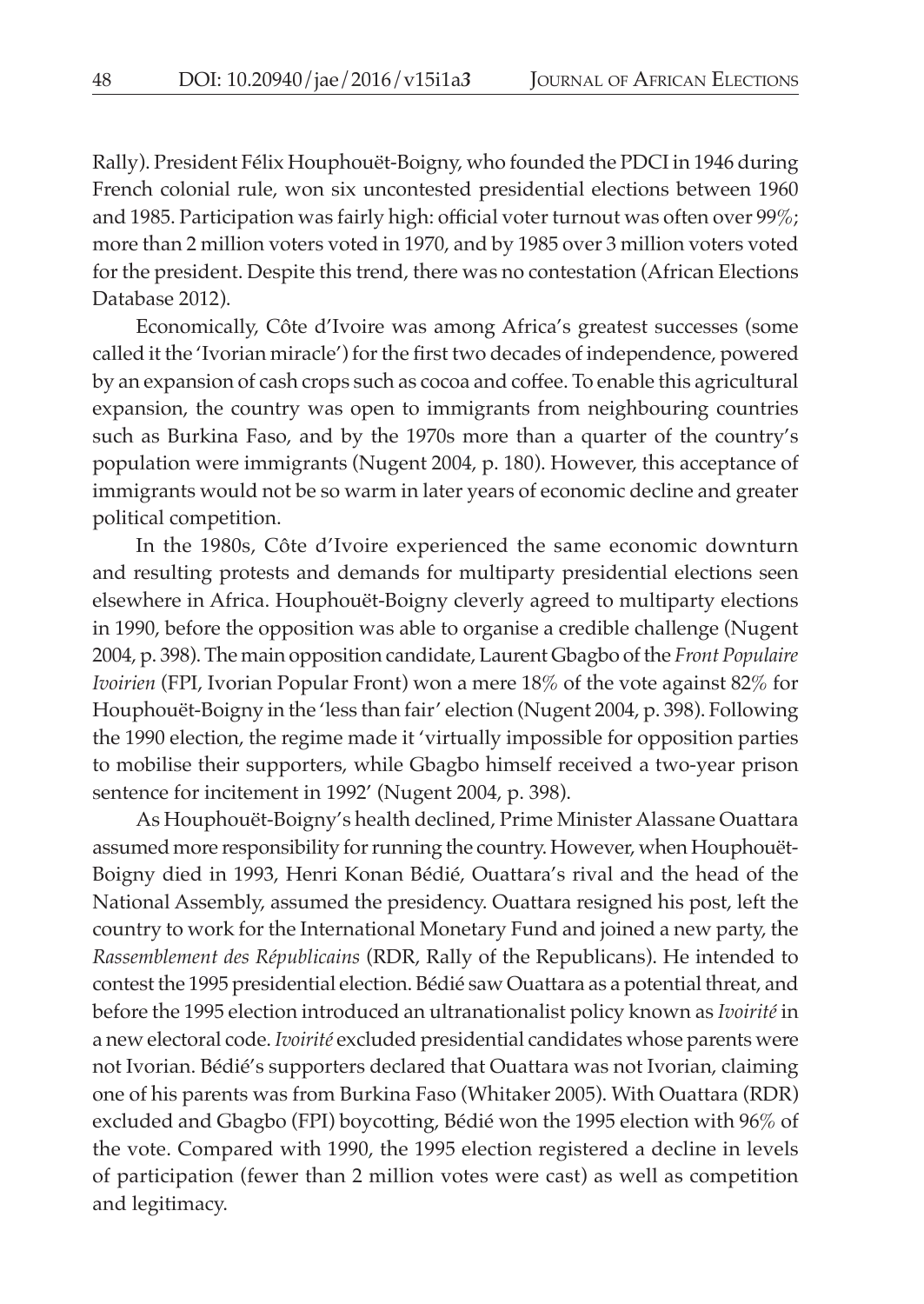By the 1990s, immigrants made up one-third of Côte d'Ivoire's population, mostly in the north, and citizenship played an increasing role in politics. In 1999 General Robert Guéï took power in the country's first coup d'état, with the avowed goal of restoring a sense of national unity and to hold free and fair elections (Nugent 2004, p. 478). Before the 2000 election, a referendum was held for a new constitution, which included the exclusionary rules of the 1995 Electoral Code and other restrictions in Article 35. Ouattara was again excluded, as were Bédié and ten of the other 15 candidates (Whitaker 2005; Piccolino 2014).

With Gbagbo as the only candidate of a major party (FPI) running against General Guéï in the 2000 election, Gbagbo won a majority. Guéï attempted to declare victory until three days of protests forced him to flee the capital (Daddieh 2001; Whitaker 2005). There were calls for fresh elections in which more candidates – including Ouattara – could compete, but Gbagbo maintained Ouattara was a foreigner and said there was no need for new elections (Whitaker 2005). *Ivoirité* policies continued: Gbagbo's government denied many northerners certificates of nationality if they did not have documents proving their parents were Ivorian, and there were reports of a planned *Ivoirité* purge of northerners in the military (Bah 2010). This led to the outbreak of war in 2002. Rebel forces attacked Abidjan and other cities, with the stated goals of overthrowing Gbagbo, holding inclusive elections and reinstating disbanded soldiers.

As the war continued, international actors such as the African Union, the Economic Community of West African States (ECOWAS), the United Nations and France mediated a series of peace talks in Accra, Lomé and Paris (Bah 2010). Following the Accra III Agreement in 2004, the FPI-led legislature agreed to pass a law reforming the constitutional requirements for presidential candidacy in preparation for elections in 2005. The legislature also insisted that a constitutional referendum – which has never been held – was necessary to finalise the change (Piccolino 2014). Soon after, however, the military situation deteriorated as government forces inadvertently hit French bases while bombing rebel positions and France retaliated (Bah 2010).

By 2006 war fatigue had set in, Gbagbo's electoral mandate from the 2000 election had expired, and leaders of government and rebel forces realised that military victory was beyond reach. In 2007 Gbagbo invited President Blaise Compaoré of Burkina Faso to facilitate peace talks, resulting in the Ouagadougou Agreement, which ended the war that year and addressed issues such as issuance of national identity cards. Voter registration began in 2008, but elections were postponed in 2009. In early 2010 Gbagbo dissolved the government; he also dissolved the electoral commission, which he accused of voter registration fraud (Bah 2010). This action was followed by popular unrest (Piccolino 2012). After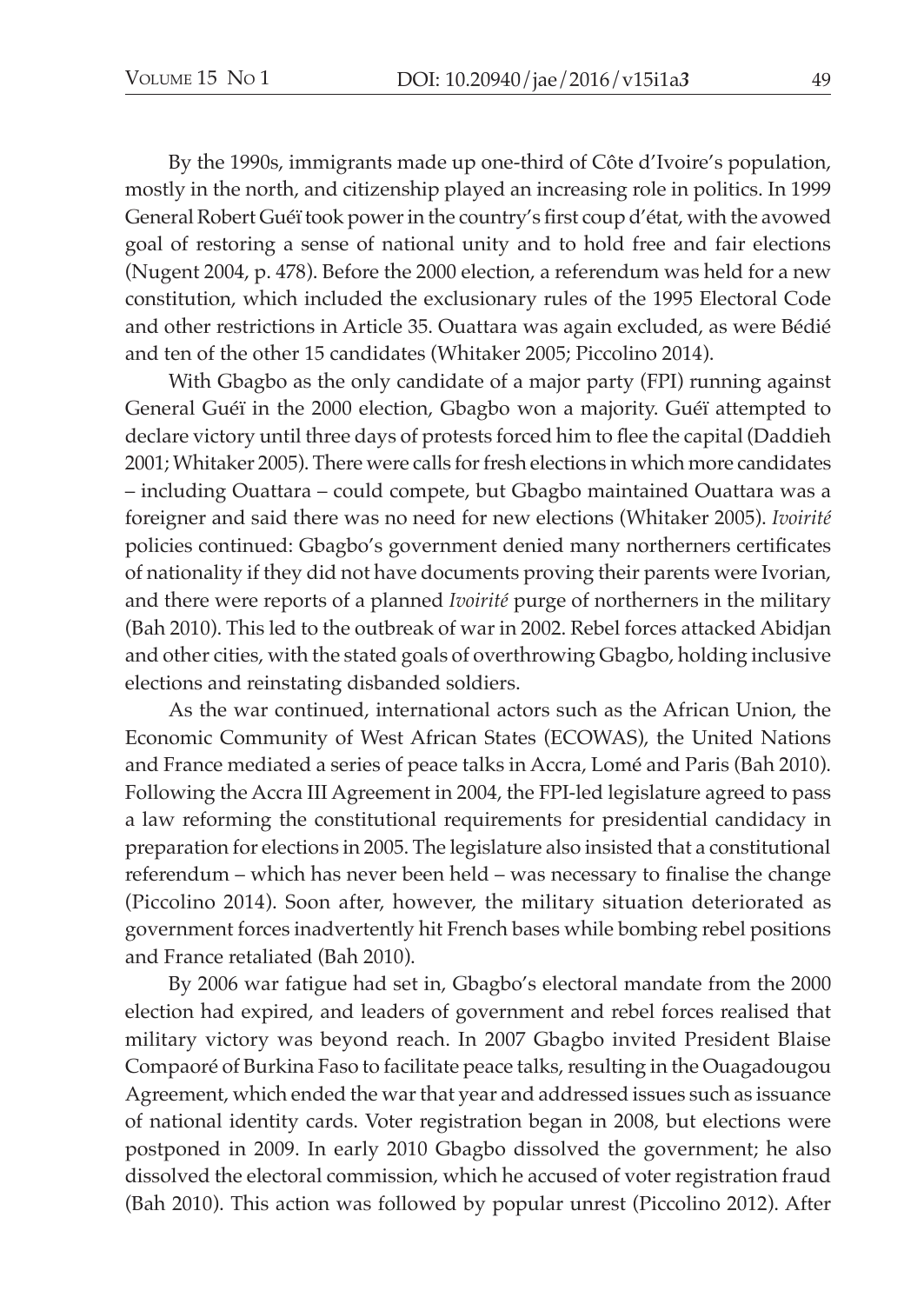commissioning several opinion polls that convinced him he would win, Gbagbo allowed the election to go forward in October 2010.

In the 2010 presidential election, 14 candidates were on the ballot, including leaders of the three major parties: Gbagbo (FPI), Ouattara (RDR) and Bédié (PDCI). In the first round, the top two vote-getters were Gbagbo, the incumbent president; and Ouattara. They received 38% and 32% of votes respectively. Former president Bédié came close to achieving a second-round bid with 25% of the vote.

A second-round runoff election was held on 28 November. On 2 December the *Commission Electorale Independante* (CEI, Independent Electoral Commission) declared Ouattara – who was endorsed in the second round by Bédié (Bassett 2011) – the fourth Ivorian president. He had reportedly won 54% of votes cast. The Constitutional Council, whose members are appointed by the president, then invalidated the results from the northern regions (Ouattara's stronghold) and announced that Laurent Gbagbo had been re-elected with 51% of the vote. Both men swore an oath of office on 4 December 2010.

Ouattara had the support of much of the CEI and the international community, but Gbagbo had the support of the Constitutional Council and the military. Gbagbo refused to step down despite certification by the United Nations Organization in Côte d'Ivoire (ONUCI) of the election results as proclaimed by the CEI. A second civil war broke out for several months, and more than 3000 Ivorians died in the violence between Gbagbo's and Ouattara's supporters (Human Rights Watch 2011).

Gbagbo was arrested on 11 April 2011, and was turned over months later to the International Criminal Court (ICC) to be tried for crimes against humanity committed in the post-election period. Ouattara was declared president on 6 May 2011 by the Constitutional Council. Ouattara's inauguration in the political capital, Yamoussoukro, on 21 May 2011 was attended by many heads of state, including Nicolas Sarkozy, then president of France. Although the outcome had been delayed, the 2010 election was notable because Gbagbo was the first incumbent Ivorian president to be defeated at the ballot box.

The 2010 election was the third consecutive presidential election in Côte d'Ivoire (following 1995 and 2000) that led to significant conflict. When assessing the democratic quality of the 2010 election, it scored well on public contestation and participation: total votes exceeded 4 million for the first time. However, the election suffered from challenges to its legitimacy.

Like beauty, legitimacy is in the eye of the beholder. The CEI, the international community and a major share of Ivorian voters accepted Ouattara's electoral victory, but a substantial portion of the population challenged it. In his work, Lindberg (2006, p. 43) measures legitimacy with three indicators: losers' acceptance of the results; a peaceful campaign and polling day; and electoral regime survival,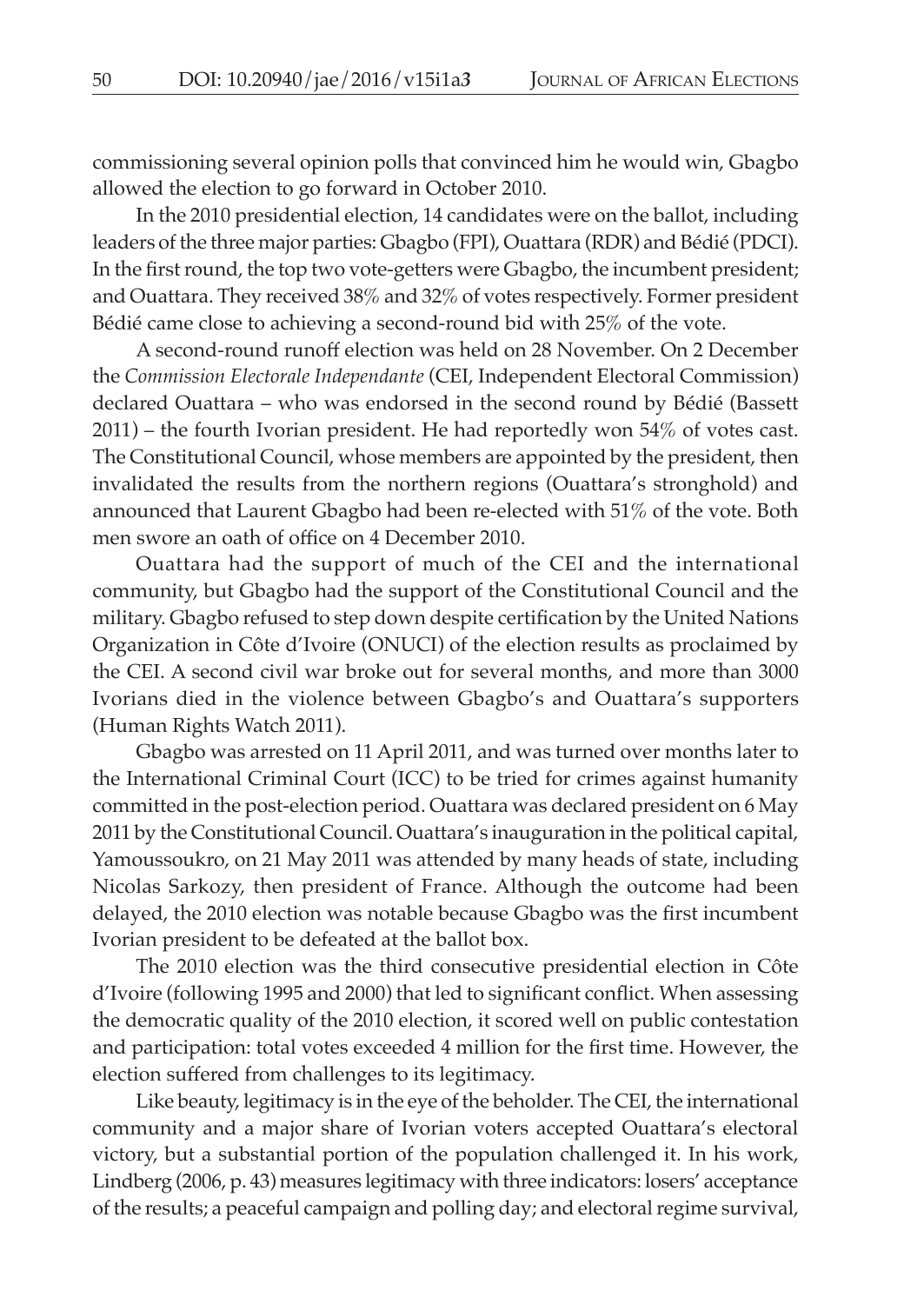including an absence of coups or civil wars, after the election. The 2010 election failed on all these measures.

In summary, the political–historical context preceding the 2015 election was notably undemocratic. Following the first multiparty presidential election in 1990, in which the country's founding father had won a seventh 5-year term, the main opposition had boycotted the 1995 election because of an electoral code that blocked Ouattara from competing. A military coup preceded the 2000 presidential election, in which Ouattara was again excluded. Civil war followed, which lasted until 2007. The 2005 presidential election was never held. The incumbent – Gbagbo – and Ouattara both claimed victory in the 2010 presidential election, triggering a second civil war. An important feature of the 2015 election, therefore, was its relative calm and the acceptance of the results by losers, which indicates domestic legitimacy.

## OVERVIEW OF 2015 PRESIDENTIAL ELECTION IN CôTE D'IVOIRE

## *Candidates*

The Constitutional Council published the final list of presidential candidates on 9 September 2015. After reviewing 33 applications, the Constitutional Council validated ten candidates.

President Ouattara was the candidate of a multiparty coalition called the *Rassemblement des Houphouétistes pour la Démocratie et la Paix* (RHDP, Rally of the Houphouetistes for Democracy and Peace). The coalition included Ouattara's RDR, PDCI-RDA (which continues to be led by Bédié), *Union pour la démocratie et la paix en* Côte d›Ivoire (UDPCI, Union for Democracy and Peace in Côte d'Ivoire), *Mouvement des forces d'avenir* (MFA, Movement of the Forces of the Future) and *Union pour la Côte d'Ivoire* (UPCI, Union for Côte d'Ivoire).

Running at the age of 73, Ouattara was expected to win re-election because of his strong economic performance (Economist Intelligence Unit 2015a; Africa Confidential 2015a) and his endorsement by his rival, former president Bédié. Under Ouattara, Côte d'Ivoire had experienced what some called a 'second miracle' (Fick 2015). With GDP having grown 9% annually for the past three years, the country was again one of the fastest-growing on the continent. However, this growth had not trickled down to all citizens, which contributed to dissent among Gbagbo's former supporters. Some in the opposition questioned President Ouattara's eligibility to stand for election (Brice 2015), rehashing doubts from earlier elections about the nationality of his parents (Whitaker 2005).

With Bédié and his PDCI supporting Ouattara, Ouattara's main opponent was Pascal Affi N'Guessan, who was prime minister during Gbagbo's presidency. N'Guessan led the FPI in the absence of the more charismatic Gbagbo, who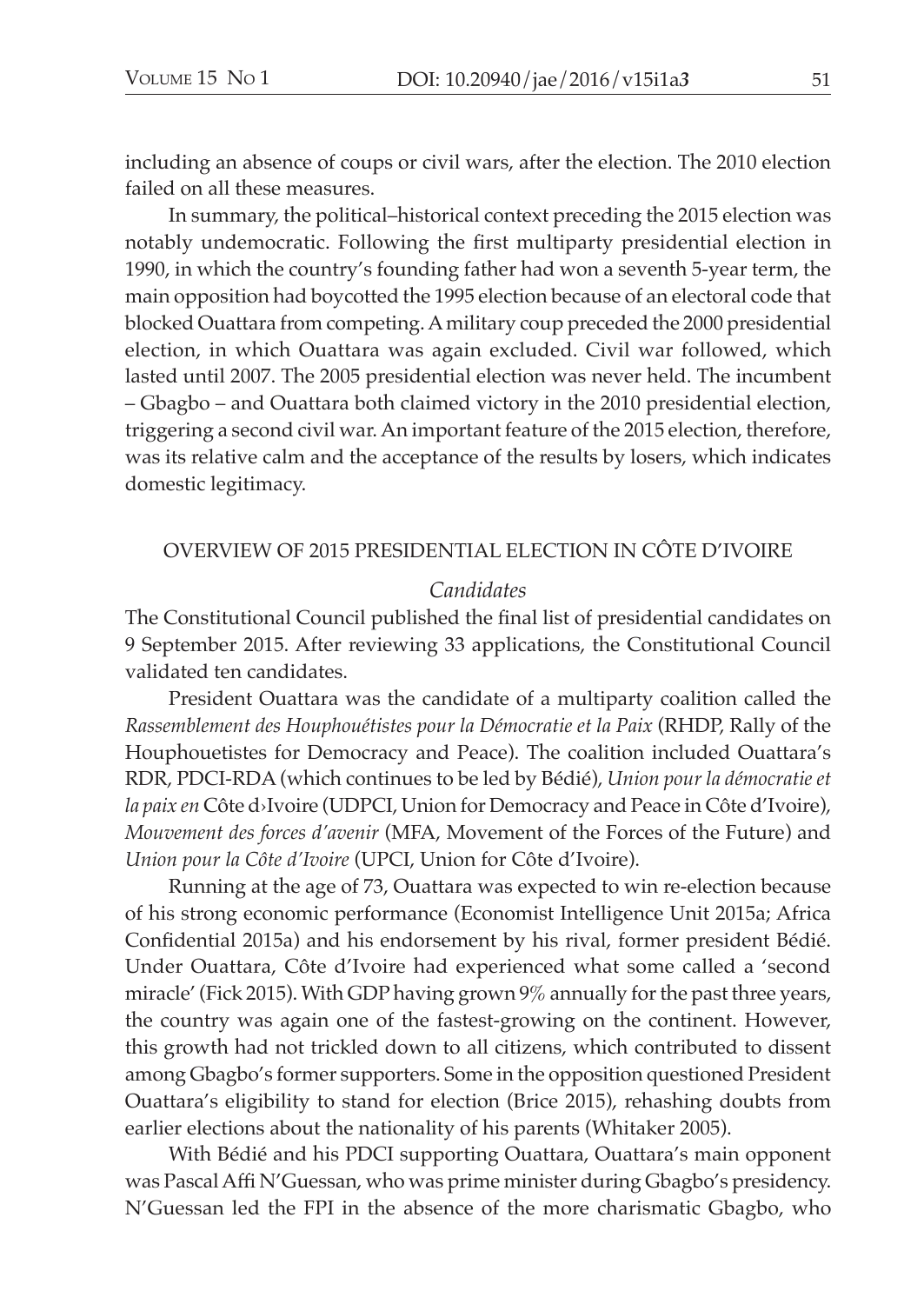was in prison awaiting trial in the ICC for his role in the civil war after the 2010 election. Between Gbagbo's absence and the lack of a national political presence after having boycotted the 2011 parliamentary and 2013 local elections, the FPI faced a serious disadvantage against the ruling party, even if it had significant popular support (Economist Intelligence Unit 2015a).

 N'Guessan represented a multiparty coalition called the *Alliance des Forces Démocratique* (AFD, Alliance of Democratic Forces), including the FPI and 11 smaller parties (PIT, RPP, AIRD, PRI, NACIP, RDP, UDP, UDTCI, URD, UNG and PCI). N'Guessan and the faction of the FPI that supported him decided that a boycott was not in the party's best interest (Bavier 2015). A hard-line faction of the FPI, however, sought a boycott of the election and tried to remove N'Guessan from his post as leader of the party.

The remaining candidates had little chance of garnering much electoral support. Three members of the *Coalition Nationale pour le Changement* (CNC) ran, including its leader Charles Konan Banny and Bertin Konan Kouadio, both formerly members of the PDCI party who opposed the party's support of Ouattara. Banny and Bertin Kouadio entered the presidential race as independents (Economist Intelligence Unit 2015a). The third member of the CNC, Mamadou Koulibaly, was the former president of the National Assembly and a member of the *Liberté et Démocratie pour la République* (LDR, Liberty and Democracy for the Republic) party. Another prominent former member of the PDCI party, Amara Essy –former secretary-general of the Organisation of African Unity – also entered the race as an independent. Former minister Henriette Lagou Adjoua, one of two women among the ten candidates, represented a centrist platform, which included three parties (CPP, PDR and PIA). The other woman, Jacqueline-Claire Kouangoua, ran as an independent, as did two other minor candidates, Siméon Konan Kouadio and Kacou Gnangbo.

### *The Campaign Period*

Once the Constitutional Council has validated the candidates, the Electoral Code provides for a 14-day campaign period during which candidates have 'equal access to official bodies of press, radio and television … guaranteed by the National Council of Audiovisual Communication'. Candidates are barred from engaging in campaign activity beyond the official campaign period, including the two days before the election. The official campaign period ran from 9 October to 23 October 2015.

Ouattara enjoyed a significant advantage over his challengers in the campaign, particularly with regard to campaign finance. Government funds finance political parties pursuant to Article 9 of Law No. 2004-494 of 10 September 2004. Presidential candidates enjoy an exceptional grant, the amount of which is entered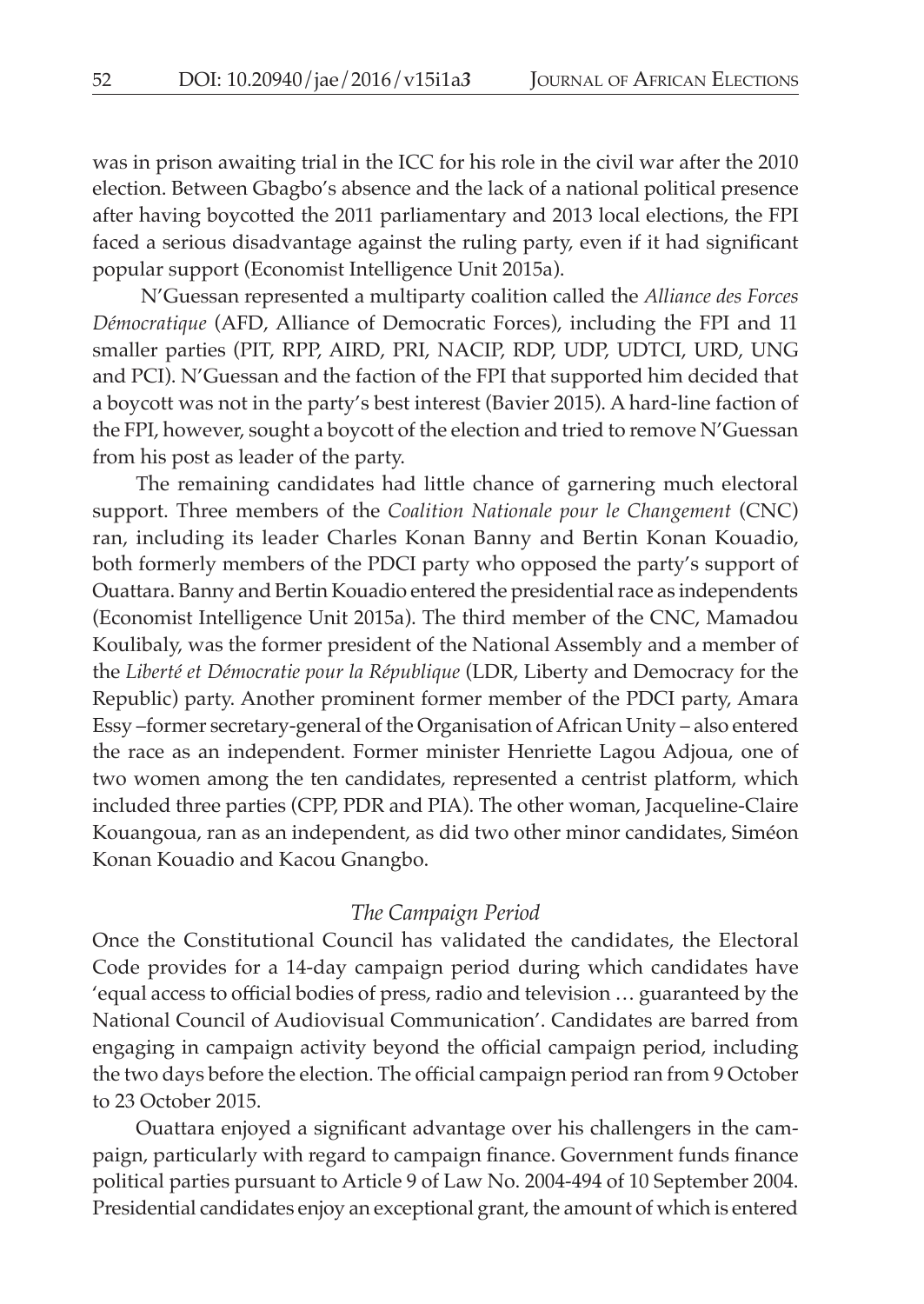in the budget for the year of a presidential election. In 2015, President Ouattara set aside 100 million francs CFA (approximately \$170 000) for each eligible candidate. One estimate put Ouattara's campaign budget at \$168 million – ten times more than that of his competitors combined (Africa Confidential 2015b). Because they were drawing from meagre budgets, campaigns for opposition candidates relied mostly on campaign staff rather than successful private agencies for communication strategies. This made Ouattara's campaign seem even more polished by comparison (Niakate 2015). Likewise, Ouattara's incumbency status enabled him to travel around the country on 'state visits', which after 9 October were called 'campaign rallies' (Africa Confidential 2015b).

Candidates Koulibaly, Essy and Banny withdrew from the election on October 9, 13 and 23 respectively, claiming conditions for a transparent election had not been met. Koulibaly and other members of the CNC called for a boycott of the election (Human Rights Watch 2015, United Nations Security Council 2015).

Ouattara thus enjoyed significant incumbency advantages, which tend to be overwhelming in dictatorships that hold elections, but are also important in democracies in Africa (Cheeseman 2010). The question for our purposes is whether incumbency advantages in the 2015 Côte d'Ivoire election undermine its democratic progress. One way to assess the democratic quality of the campaign is by studying to what degree Ouattara's economic appeal was based on generation of public goods that benefited the whole nation or distribution of private goods through clientelistic networks that benefited the voter or the voter's group. Wantchekon (2003), among others, finds that incumbents have greater credibility in making clientelist appeals. If Ouattara had won purely through clientelism, this would undermine the democratic legitimacy of the election. However, Ouattara's popularity during the campaign stemmed in part from the economic success of the country, including investment in infrastructure and economic reforms (Fick 2015). This suggests his re-election did not rely predominantly on clientelistic appeals.

Another way to assess the democratic quality of the campaign is by examining to what degree Ouattara and his ruling party used threat or coercion and limits on the opposition's freedom of movement. These are both strategies commonly used in dictatorships that hold elections. We can examine this relative to the ruling party's use of more democratic strategies such as voter mobilisation, party organisation and building electoral majorities (Riedl & Dickovick 2009).

There were some violent incidents in 2015, primarily before the campaign period, but on a significantly smaller scale than during the post-electoral crisis of 2010–2011 (Human Rights Watch 2015). In September 2015, after protests instigated by opposition claims that Ouattara's candidacy was invalid according to the constitution, more than 50 opposition members and sympathisers were detained, some without access to legal assistance; and some opposition protests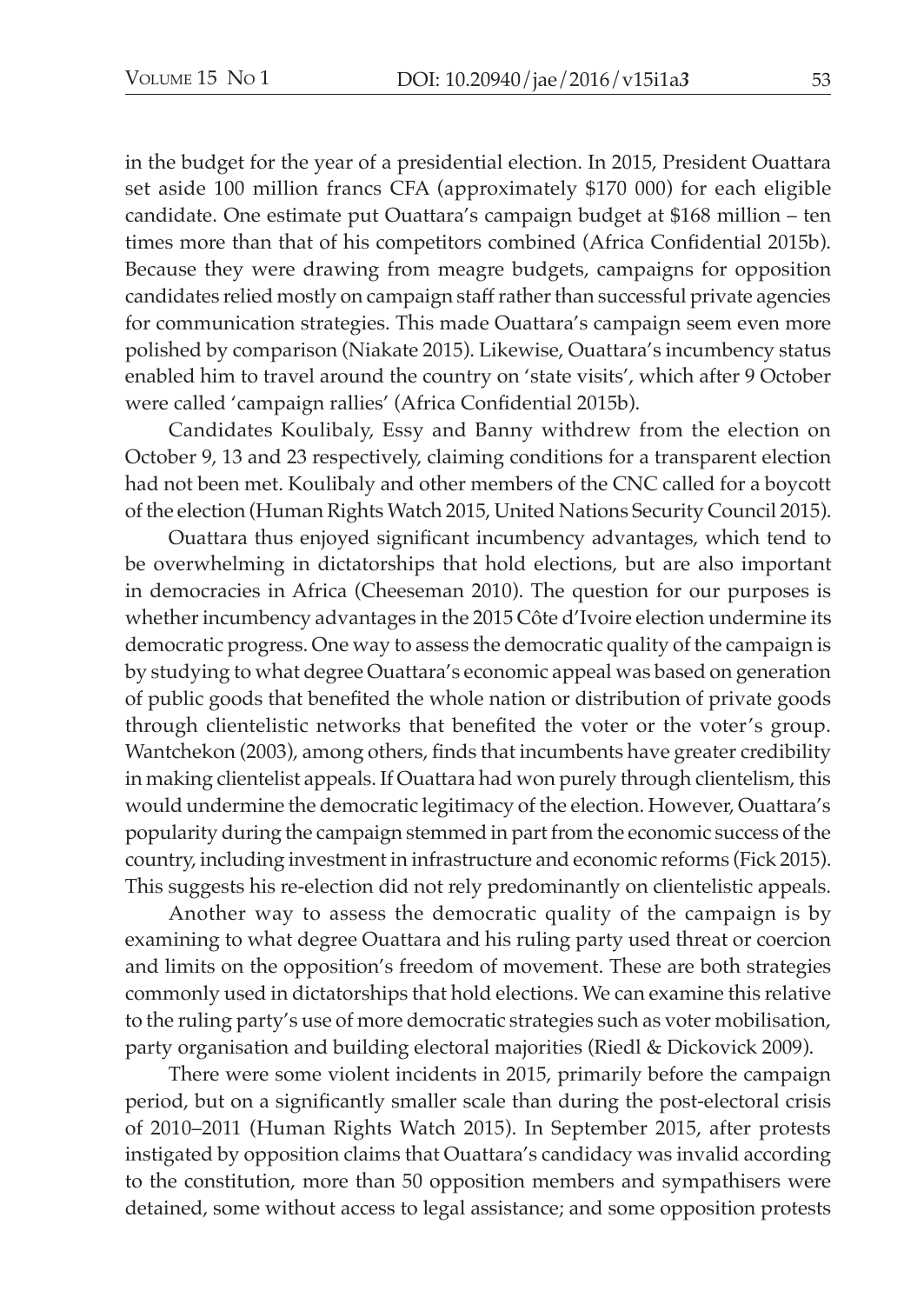were banned (Human Rights Watch 2015). On 22 October, the National Press Council temporarily suspended the publication of three opposition newspapers for undermining cohesion by calling for a boycott of the election (United Nations Security Council 2015). In general, however, there was little violence during the campaign period (United Nations Security Council 2015; Human Rights Watch 2015). The assembly by the PDCI of a broad, multiparty electoral coalition indicates that Ouattara's campaign relied primarily – although perhaps not exclusively – on democratic strategies to win re-election.

#### *Election Results*

Of the 6 301 189 Ivorians registered to vote, 3 330 928 (52.9%) voted in the 2015 presidential election. The CNC coalition claimed turnout was less than 20%, but they offered no evidence supporting that estimate (Fort & Koffi 2015). To put the 2015 election in comparative context, participation was lower than in 2010, but significantly higher than in the vastly boycotted presidential elections of 1995 and 2000, each of which had recorded fewer than 2 million valid votes.

Ouattara won the election with 83.7% of the vote. His total vote count, more than 2.6 million votes, was a slight improvement on his performance in 2010, when he had won fewer than 2.5 million votes. The landslide victory was therefore accomplished by lower turnout for his opponents rather than mobilisation of supporters for the incumbent. Ouattara's closest challenger was N'Guessan, who won 9.3% of the popular vote.

| Candidate                   | Party             | <b>Votes</b> | <b>Vote Share</b> |
|-----------------------------|-------------------|--------------|-------------------|
| Alassane Quattara           | RDR (RHDP)        | 2,618,229    | 83.7%             |
| Pascal Affi N'Guessan       | <b>FPI</b>        | 290,780      | $9.3\%$           |
| Bertin Konan Kouadio        | Independent (CNC) | 121,386      | $3.9\%$           |
| Henriette Lagou Adjoua      | <b>CNRD</b>       | 27,759       | $0.9\%$           |
| Siméon Konan Kouadio        | Independent       | 22,117       | $0.7\%$           |
| Kacou Gnangbo               | Independent       | 18,650       | $0.6\%$           |
| Jacqueline-Claire Kouangoua | Independent       | 12,398       | $0.4\%$           |
| Charles Konan Banny         | Independent (CNC) | 8,667        | 0.3%              |
| Amara Essy                  | Independent       | 6,413        | $0.2\%$           |
| Mamadou Koulibaly           | LDR (CNC)         | 3,343        | $0.1\%$           |

**Table 1 2015 presidential election results**

*Source: Commission Electorale Independante 2015*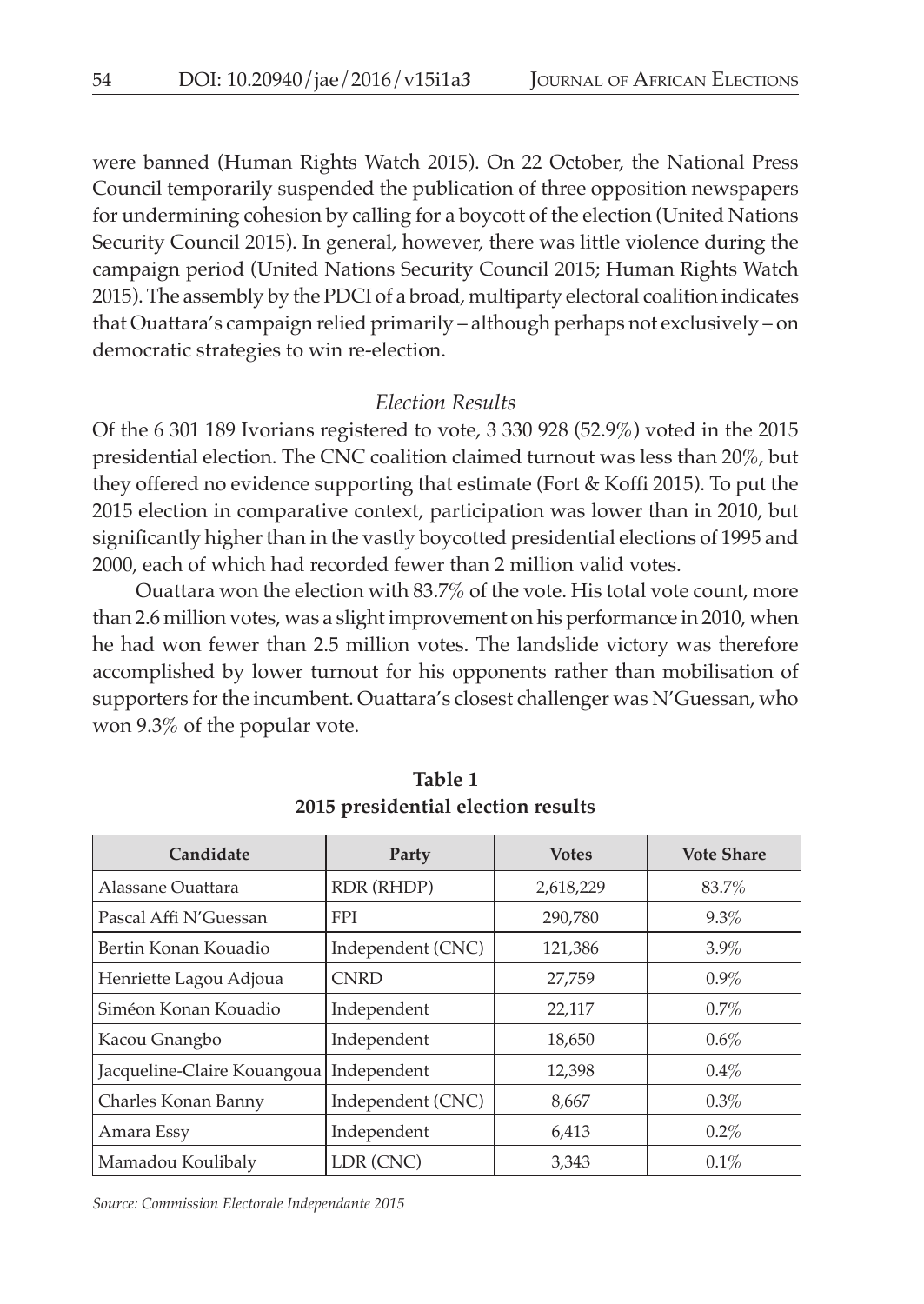Table 1 provides a breakdown of the results. Because Ouattara secured more than half the votes cast in the first round, there was no need for a run-off election. When the CEI announced the provisional results on 28 October 2015, N'Guessan, Bertin Kouadio, Siméon Konan and Kouangoua publicly conceded defeat and congratulated President Ouattara on his re-election (United Nations Security Council 2015).

# CôTE D'IVOIRE'S LEGAL ELECTORAL FRAMEWORK AND HOW THE 2015 ELECTION MEASURED UP

The legitimacy of the 2015 election rests at least in part on whether the government and candidates followed the 'rules of the game'. In this section, we account for how well the 2015 election followed these rules. We evaluate firstly how the Constitutional Council and the CEI carried out their duties in administering the election, and secondly the relevance of voter and candidacy eligibility requirements stipulated in Côte d'Ivoire's constitution for the 2015 election.

## *Electoral Administration*

From independence until the 1999 coup, elections fell under the Ministry of the Interior's authority, meaning that a government-appointed commission organised all elections. The Supreme Court was responsible for litigating any election-related disputes (Kimou & Kouyaté 2015). The 1994 Electoral Code, adopted in preparation for the 1995 election, created the Constitutional Council to litigate election disputes. The Constitutional Council, made up of seven members appointed by the president, is also responsible for determining whether candidates are eligible to appear on the ballot and for validating election results.

The Constitutional Council rejected 23 of the 33 applications for candidacy in the 2015 presidential election. The rejected candidates failed to meet certain technical requirements in their application, including document submission or paying the candidacy fee. Media reports we reviewed did not identify major complaints about candidate disqualifications. Most importantly, no major parties or candidates were disqualified; the only major candidate not contesting was Gbagbo, who was in the Hague.

In contrast to elections from independence through 2000, in which major parties or candidates were systematically barred from participating or boycotted because of an expectation of unfairness, the 2015 election was inclusive. It laid the groundwork for a competitive election accepted by most (but not all) major stakeholders as legitimate. The Constitutional Council validated the election results on 31 October. This agreement with the other major electoral institution, the CEI, was in stark contrast to the decision by the Constitutional Court in 2010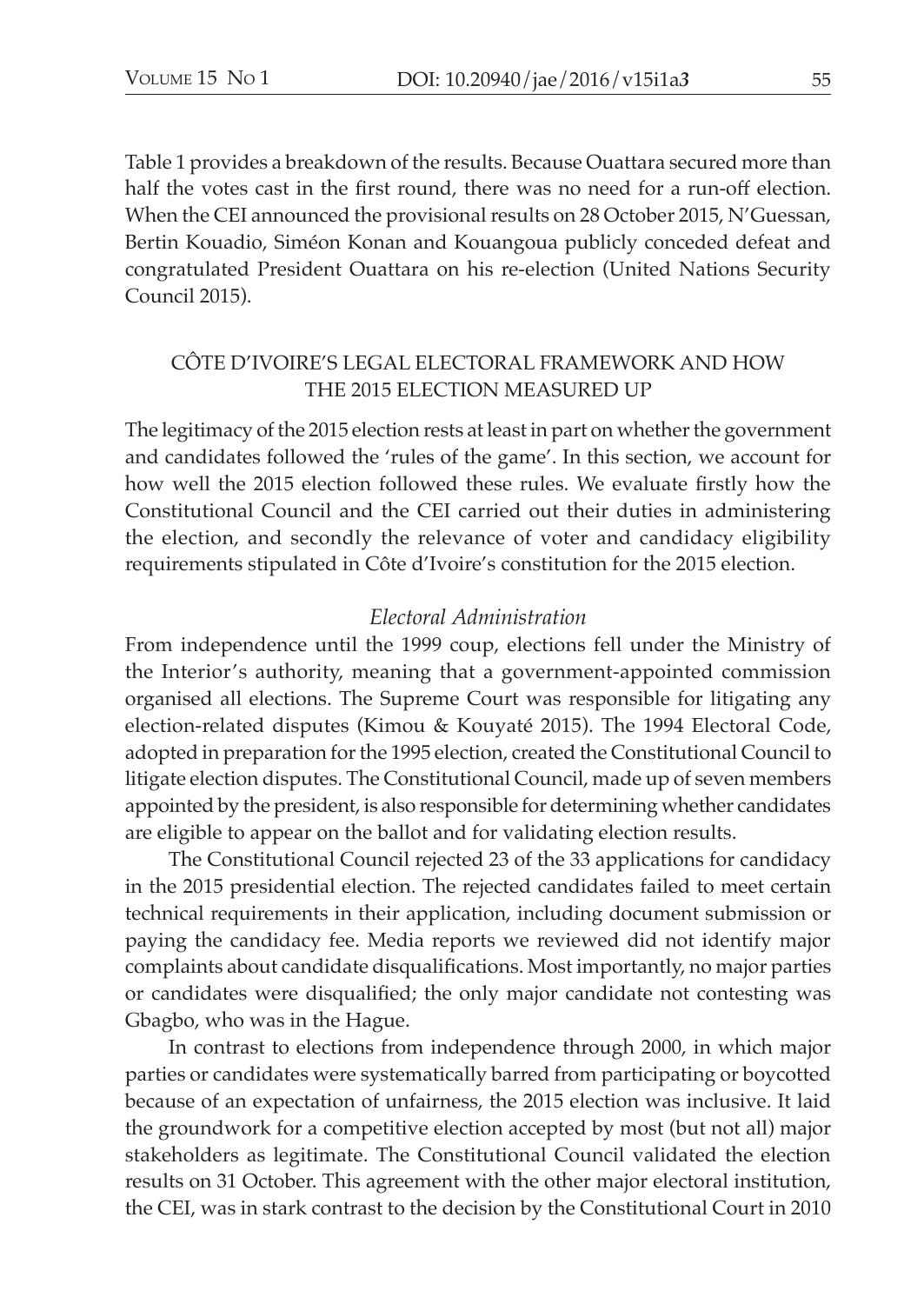to invalidate the CEI's electoral results. The alignment of these two institutions after the 2015 election contributed to the legitimacy of the electoral outcome.

The 2000 Constitution (Article 32, paragraph 4) states that the organisation and supervision of elections are to be carried out by an independent commission. The CEI – whose members include a representative of the presidency, the legislature and each major political party – is responsible for registering voters, counting votes and announcing provisional results. The CEI was not established until after the 2000 election by Law No. 2001-634, which took effect on 9 October 2001.

The CEI began registering voters for the 2015 election on 1 June 2015. The registration period, scheduled to end on 30 June 2015, was extended at the recommendation of the CEI for an additional two weeks to facilitate registration of more voters. *Plateforme des Organisations de la Société Civile pour l'Observation des Elections en* Côte d'Ivoire (POECI), a 14-member non-partisan coalition, was accredited to observe the voter registration process. There was thus pressure on the CEI to increase the inclusiveness and transparency of the process. Ultimately POECI reported a significant number of new eligible voters had not been successfully registered for a variety of reasons, including lack of identification, late start and seasonal rains (Ngotta 2015). POECI did not, however, report a bias towards registering government supporters.

The CEI administered the elections at nearly 20 000 polling stations. In general the election was conducted 'smoothly', although implementation was imperfect (POECI 2015a; United Nations Security Council 2015). Nearly half of all polling stations opened late (POECI 2015a), some because of delays in the arrival of electoral materials (United Nations Security Council 2015). Another major challenge to implementation was the failure of some biometric systems for authenticating voters: 40% of polling stations reported having at least one biometric kit fail at some point on election day (POECI 2015a).

Despite its legal independence, the functional independence of the CEI has been questioned, in part because of its limited financial resources, since 2003 or even earlier (Kimou & Kouyaté 2015). Koulibaly, CNC member and presidential candidate for the LDR party, argued that '… our Electoral Commission does not meet any criteria of independence. Neither in functions, financially or organically …' (Bath 2015). Leaders of the CNC threatened to block the 2015 presidential election unless the government addressed its concerns about security issues and pro-government bias in the electoral commission (Flynn 2015). Some observers saw the CNC's actions as 'an effort by its members to win political prominence ahead of October's election, and possibly cabinet places after the vote' (Flynn 2015).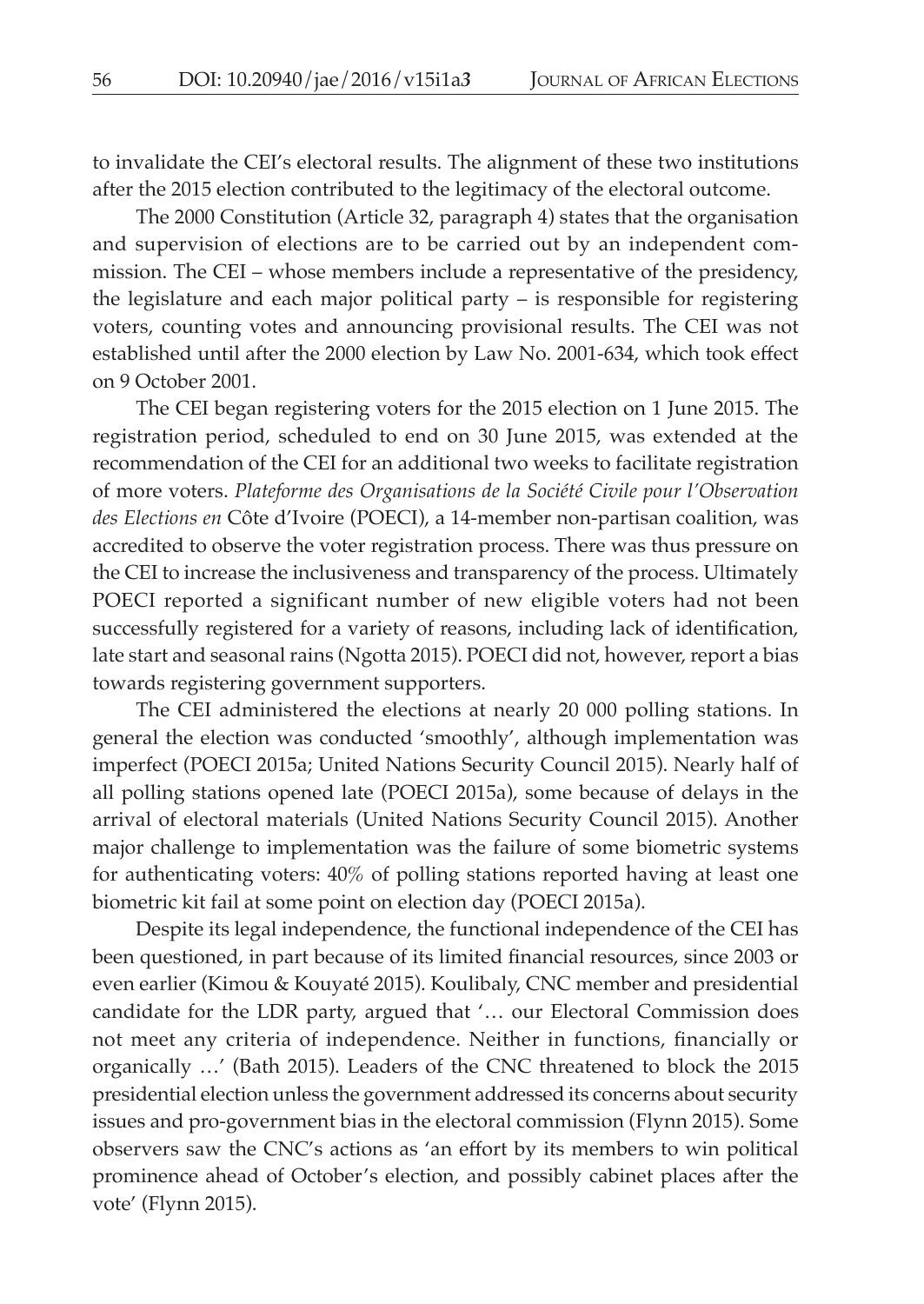In general, although irregularities occurred, there is relatively little evidence that such irregularities were the result of widespread fraud rather than inadequate resources and organisation. Most observers agree they did not materially affect the outcome and therefore the legitimacy of the election, particularly relative to previous elections in Côte d'Ivoire.

# *Eligibility Requirements*

According to Article 33 of the 2000 Constitution, 'All Ivorian nationals of both sexes 18 years old at least and possessing their civil and political rights' have the right to vote. In the 2000 election, Gbagbo's FPI sought to 'clean' the electoral lists to eliminate foreigners, in a 'controversial process of identification of the population after Gbagbo's election' (Piccolino 2014, p. 55). One can construe as problematic for legitimacy either ignoring or applying rules of exclusion. Ignoring the rule would allow some people to vote who could be challenged by some Ivorians as ineligible, calling into question the election's outcome as legitimate. Applying the rule would disenfranchise voters who would see it as making the election illegitimate. In our review of reports on the election we found no claims that any voter's registration in 2015 was challenged based on *Ivoirité*.

There are additional requirements for presidential candidacy, as laid out in Article 35 of the Constitution. These include:

- being at least 40 years old and no more than 75;
- being of Ivorian origin, born of father and mother themselves of Ivorian origin;
- having never renounced Ivorian nationality;
- never having had another nationality; and
- residence in Côte d'Ivoire continuously during the five years preceding the date of the elections and a total of ten years of effective presence.

The enforcement of the Ivorian origin clause in Article 35 is problematic because Côte d'Ivoire as a state was not formed until 1960. What does 'Ivorian origin' mean for candidates and their parents who were born before Côte d'Ivoire's independence in 1960? Article 35 'was formulated in terms so vague and broad that it could be invoked to justify the exclusion of almost any candidate' (Piccolino 2014). As discussed earlier, General Guéï's government used Article 35 to exclude many candidates opposing him in the 2000 election, including major figures representing two of Côte d'Ivoire's largest parties.

Following the terms of a peace settlement prior to the 2005 election (which was never held), the National Assembly passed legislation allowing citizens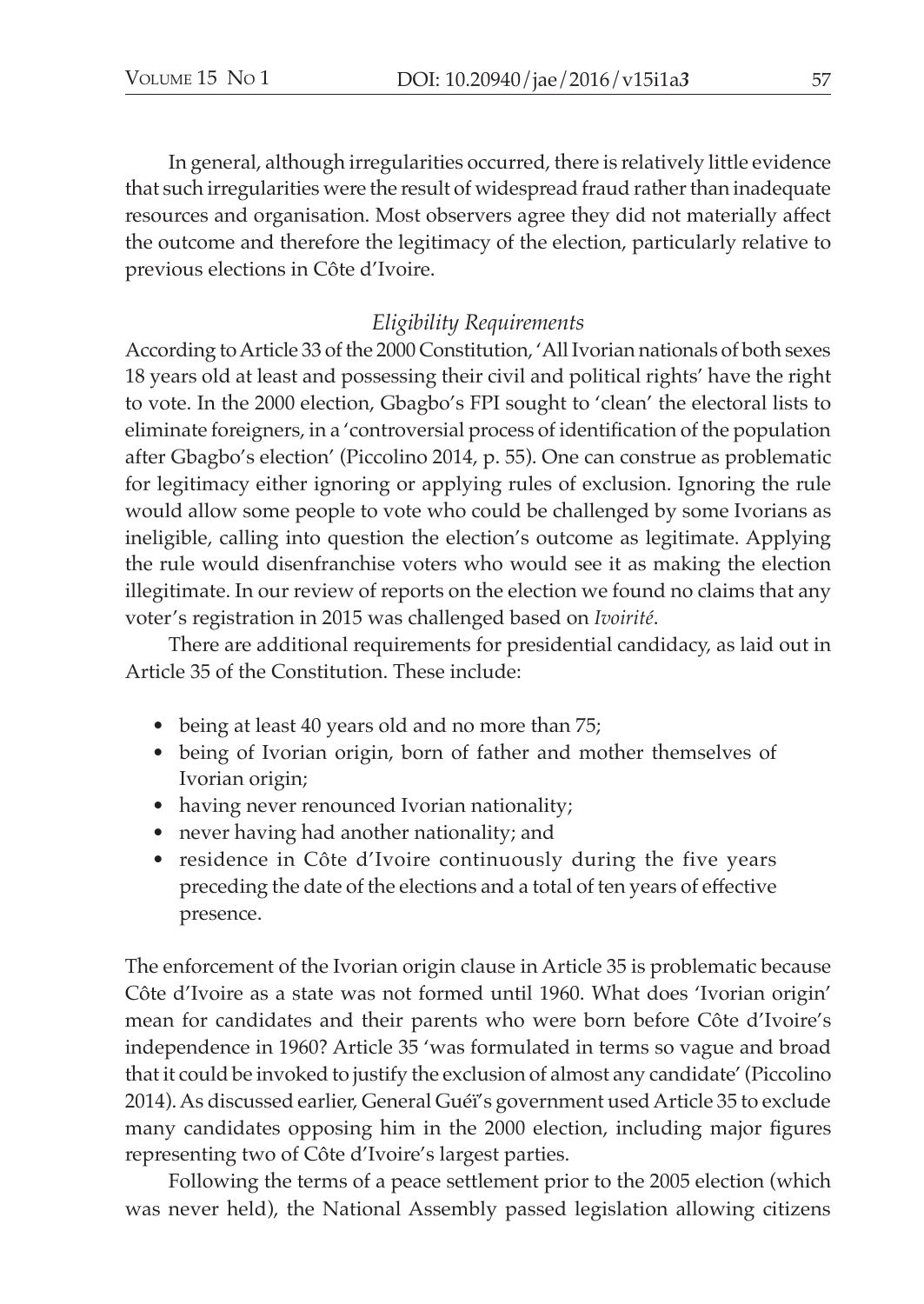with only one Ivorian parent to run for office (Lansford 2015, p. 347). However, Gbagbo's FPI insisted that a constitutional referendum was necessary to finalise this and other changes to the electoral rules proposed in the same legislation (Piccolino 2014). Such a referendum has never been held. Some members of the opposition therefore continued to question Ouattara's eligibility to run for office (Brice 2015).

Since the Constitutional Council did not invoke the Ivorian origin clause in refuting any 2015 candidate applications, one interpretation could be that this election had greater potential for competition than previous elections. Furthermore, citizens supporting candidates previously excluded by the clause might have perceived the 2015 election as more legitimate than previous elections because their candidate was not excluded. On the other hand, citizens supporting candidates who would not have been excluded based on the Ivorian origin clause, and who opposed the election of a candidate whose *Ivoirité* was called into question, may view the 2015 election as less legitimate.

# PEACEFULNESS TRUMPS OTHER ELECTION INDICATORS IN DECLARING SUCCESS

To our knowledge there are no detailed election observers' reports of the 2015 Ivorian election, so the forthcoming analysis draws primarily on assessments made in interviews or statements published in the media or captured in brief media releases. To be sure, there were many election observers, domestic and international. POECI had the largest group of observers: it reported deploying 1000 domestic observers across the country (POECI 2015a). The African Union and ECOWAS also deployed observers during the 2015 election.1 While all these organisations issued media releases characterising their observations, none published long, qualitative analyses of the 2015 election – as was done, for example, for the 2010 election (see e.g. Carter Center 2012). Media mentions and media releases by observers characterised the election as a success owing largely to its peacefulness. In this section we synthesise observers' findings and demonstrate how important 'peacefulness' was to observers.

Although the pre-election period was generally peaceful, there were moments of violence. For example, on 10–11 September 2015 strongholds of the FPI opposition party experienced clashes between security forces and protesters reacting to the Constitutional Council's validation of Ouattara as an eligible candidate. Three people died in the clashes (Economist Intelligence Unit 2015b;

<sup>1</sup> We found no evidence that Western observers – such as the European Union Election Observation Mission or the Carter Center – sent election observers to Côte d'Ivoire in 2015.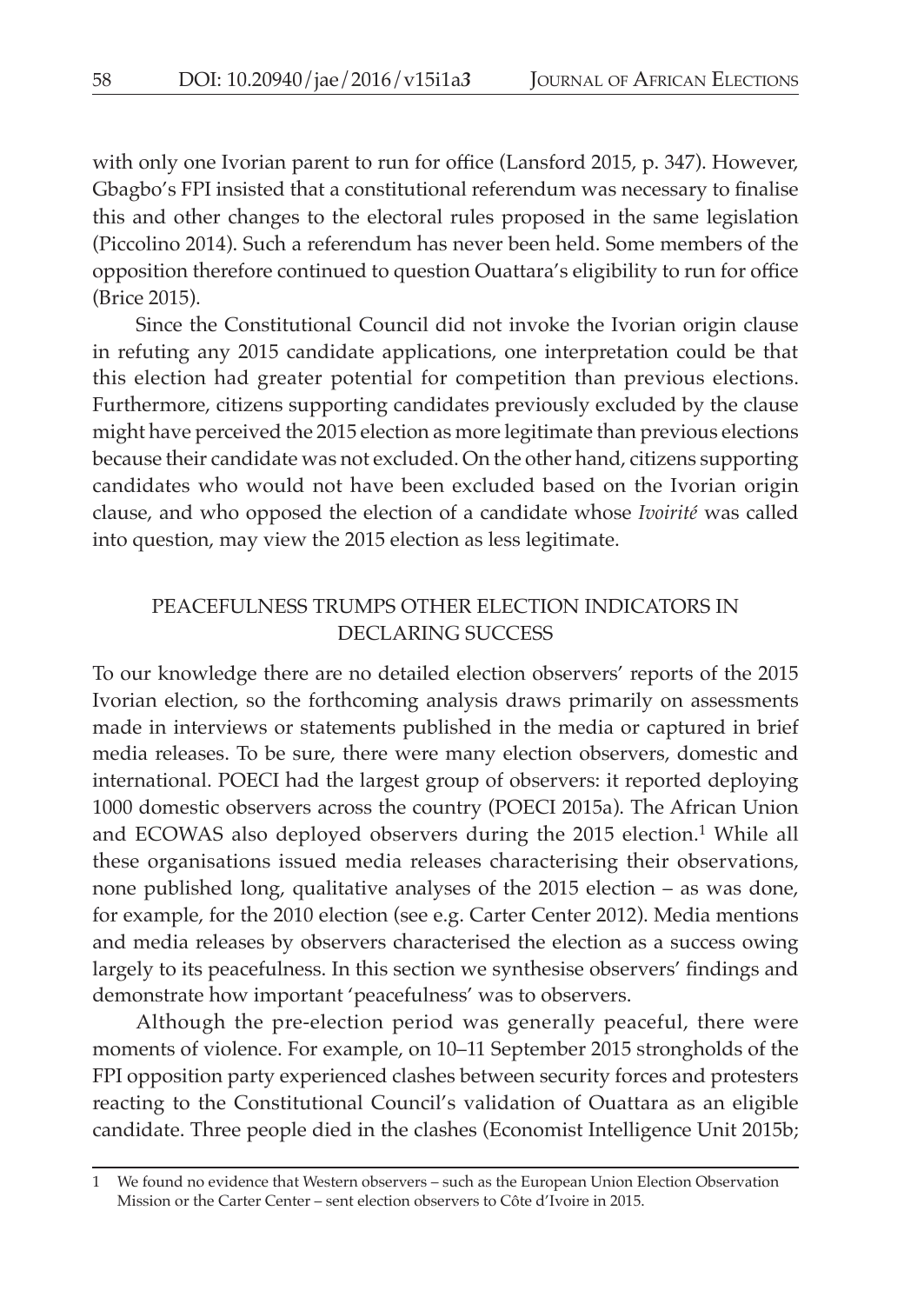United Nations Security Council 2015). Any violence during an election campaign is harmful to the perceived legitimacy of the election. The level of violence was dramatically lower than that experienced in 2010, however, and seems lower than had been expected.

Having had recent experience with violence around previous elections, Ivorians were understandably concerned about violence in 2015. When asked how much they personally feared becoming a victim of political intimidation or violence during election campaigns, one in three Ivorian respondents in the 2014 Afrobarometer survey said 'a lot'. Similarly, eight in ten respondents in 2014 believed voters were threatened with violence at election polls (Afrobarometer 2015). Given citizens' concern about potential electoral violence, then, it was logical that election observers saw peacefulness as a critical component in evaluating the 2015 election.

Observers emphasised the 'peacefulness' of the 2015 election in their observer assessments. In the first sentence of its media release on the election observation mission, the African Union called the Ivorian election (and the same-day elections in Tanzania) 'serene and peaceful'. The statement was brief and vague, but mentioned 'massive participation' and focused on peacefulness, calling on the electorate 'to remain calm, with the same serenity they demonstrated on the day of the voting' as votes were being counted and for stakeholders to use officially recognised 'peaceful' resolution mechanisms should any disputes arise (African Union Commission 2015).

A blog post issued on the National Democratic Institute web site discussing election observation began with 'A largely peaceful presidential election …' (Staton 2015). At a media conference held three days after the election, POECI spokesperson Marie-Paule Kodjo congratulated the Ivorian people for a 'peaceful election' before sharing statistics about the POECI's observations (Abidjan.net 2015).

Of the three major groups watching the election, the ECOWAS observer mission was the only one not to begin its report with a discussion of peacefulness. Instead ECOWAS gave an overall positive assessment followed by an enumeration of the minor irregularities that occurred during the election (e.g. the late start to voting and difficulties in using biometric card readers). It was only halfway through its brief release that the ECOWAS mission mentioned 'peace in Côte d'Ivoire is crucial' (ECOWAS 2015).

To be sure, peacefulness is essential to the legitimacy and inclusivity of any election. But while a necessary condition, peacefulness is insufficient on its own in determining an election to be legitimate and inclusive. Furthermore, the lack of detailed observations on the election poses significant challenges to evaluating the veracity of the claim that the 2015 election was a 'democratic success' beyond its relative peacefulness.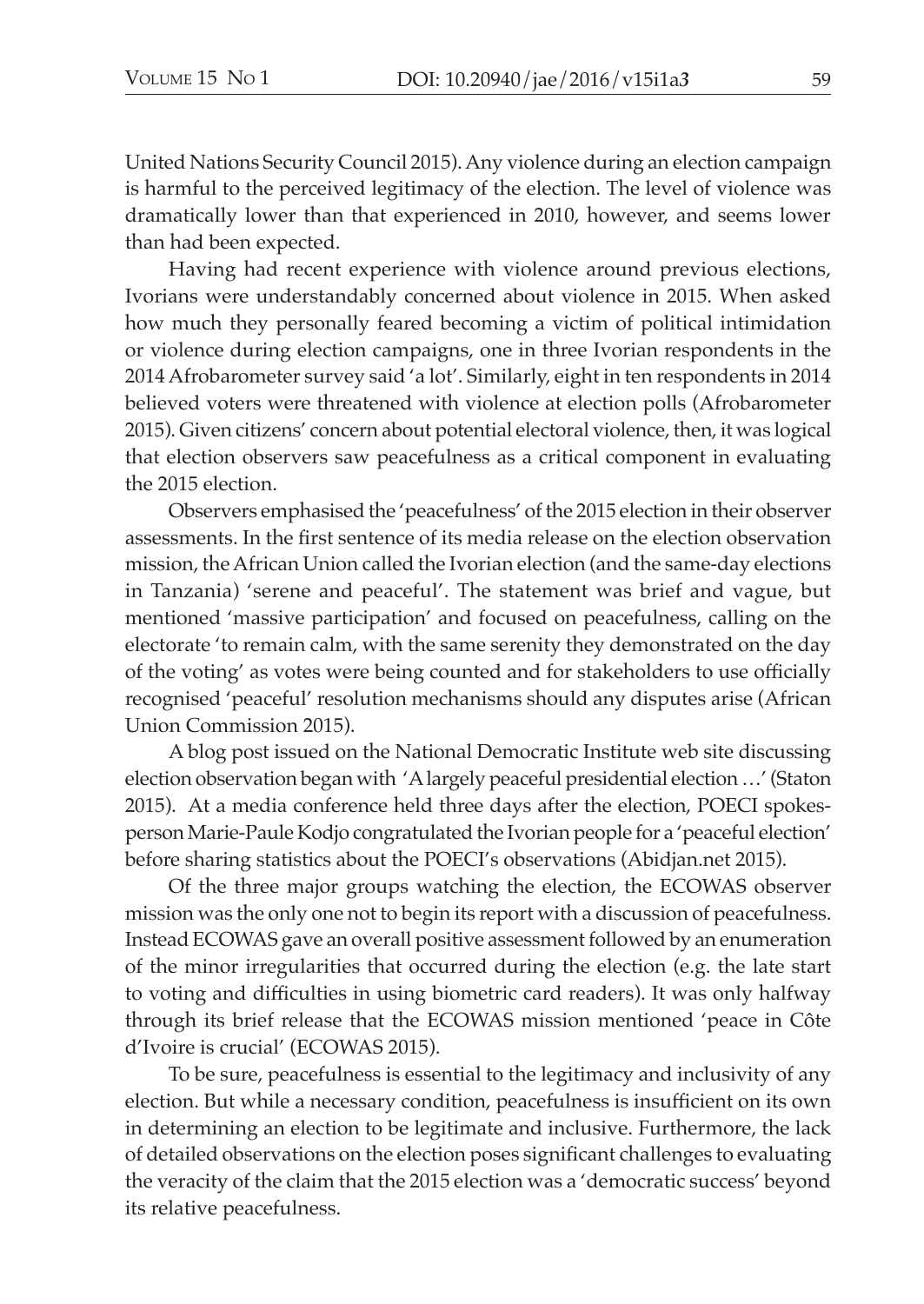## VERIFYING OFFICIAL RESULTS AGAINST INDEPENDENT MEASURES AND EXPLORING REGIONAL PATTERNS

The dominant performance by Ouattara in the 2015 election indicates less electoral competitiveness relative to 2010. On the one hand, if Ouattara was truly popular his dominance in the election should not be problematic for Côte d'Ivoire's democratic consolidation. On the other hand, if this lopsided victory was the result of fraud or due to a boycott by supporters of the opposition who questioned the legitimacy of the process, this would suggest some trouble with Côte d'Ivoire's march towards a consolidated democracy.

In this section we use two independent data sets to help verify official results. We find that the election results were largely in line with a parallel vote tabulation exercise conducted on election day and with a survey conducted over a year before the election. Both data sets indicate that the election was not only valid but should be perceived as valid by the public, which would strengthen its democratic legitimacy. Because there were calls by some groups to boycott, we also use a comparative analysis of voter turnout between 2010 and 2015 to analyse whether Ouattara's landslide victory in 2015 and the accompanying low turnout might have resulted from a boycott. If so, this would undermine the election's legitimacy.

One strategy to ensure the validity of an election, and to communicate this validity to the voting public, is to conduct a parallel vote tabulation (PVT).<sup>2</sup> The PVT conducted by POECI largely confirmed the official results (POECI 2015b; Staton 2015). POECI estimated voter turnout at 53.1% with an accuracy of roughly 1.8%. The official turnout reported by the CEI was close to the PVT and squarely in the margin of error, at 52.9%. The PVT estimates for vote share similarly matched the official results. POECI estimated Ouattara won 83.5% of the vote and the official tally was 83.7%, well within the approximately 1.9% margin of error. The PVT estimated that Ouattara's closest challenger, N'Guessan, would win 9.3% of the vote (with a roughly 1.5% degree of accuracy) and the official tally reported by the CEI reported N'Guessan won 9.3% (POECI 2015c). At the national level, at least, an independent and parallel count of the vote gives legitimacy to the results even if the incumbent's lopsided win might suggest less competitiveness.

Another method of assessing and communicating the validity of an election is to compare the official results with previous polling data. Afrobarometer<sup>3</sup> fielded a survey in August–September 2014, over a year before the 2015 election

<sup>2</sup> Also known as a quick count, PVT is an electoral observation methodology wherein results from a representative sample of polling stations are aggregated to verify overall results.

<sup>3</sup> The Afrobarometer is a nonpartisan research network that conducts public opinion surveys on democracy, governance, economic conditions, and related issues in more than 30 countries in Africa.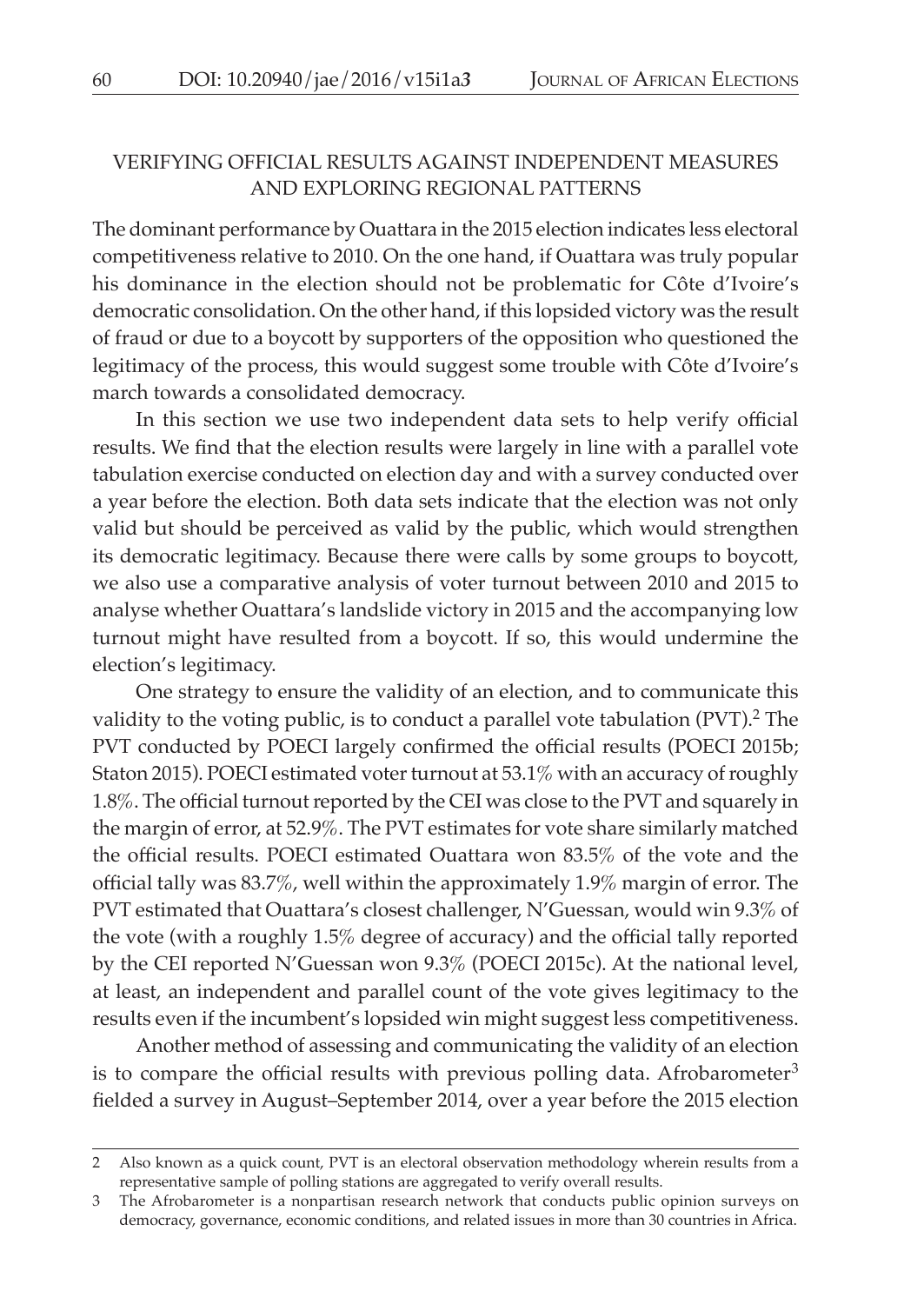and before the creation of various political coalitions such as the anti-Ouattara National Coalition for Change (CNC).

When asked which party's candidate they would vote for as president if the election was held tomorrow, one third of Ivoirian respondents in the 2014 poll stated that either they would not vote, did not know who they would vote for, or refused to answer the question. This result suggested there would be low turnout. In the end turnout in the 2015 presidential election was 53% (significantly less than the 2010 turnout of over 80%, but much greater than the heavily boycotted elections of 1995 and 2000). The relatively low turnout may suggest apathy among voters, perhaps reflecting the widely held belief that the incumbent was likely to win, or perhaps reflecting a boycott by some in the opposition. Among the two thirds of Afrobarometer respondents who named a party, over 60% supported a party (including RDR and PDCI) that was a member of the RHDP, which supported Ouattara.

To assess whether opposition voters were boycotting the election, we matched constituency ('département') level data for the 2010 and 2015 elections from the CEI website and from abidjan.net.<sup>4</sup> For each département we calculated the change in voter turnout between 2010 and 2015, and the vote share for Laurent Gbagbo (FPI), in the first round of the 2010 presidential election. If Gbagbo loyalists were boycotting the 2015 election we would expect to see a greater decline in voter turnout in the départements that more heavily favoured Gbagbo in 2010. Given Côte d'Ivoire's history of boycotts, the question of whether or not the opposition heavily boycotted the election is an important one for the legitimacy of Côte d'Ivoire's election and the effect that has on its democratic consolidation.

Figure 1 below shows the relationship between Gbagbo's 2010 vote share and the change in turnout for all of Côte d'Ivoire's départements. In most of the country turnout declined, but it declined less in districts that did not support Gbagbo in 2010 and it declined more in districts that did support Gbagbo. At first glance this might seem to suggest that a boycott had some effect among Gbagbo supporters. If a boycott was occurring, however, we would expect it to occur primarily in the region that supported Gbagbo.

Figure 2 below includes départements where Gbagbo won a majority of votes in 2010. In this scatter plot it is clear that the constituencies where Gbagbo was most popular had a change in turnout similar in scale (and perhaps slightly smaller), compared with constituencies where Gbagbo was the moderate favourite in 2010. Our interpretation is that the boycott was not a major cause of the low turnout in the 2015 election relative to 2010, and therefore not a major cause of

<sup>4</sup> There were 90 départements in 2010, but since then many have been subdivided, leading to over 100 départements for the 2015 election. We did not attempt to match new départements, so we have a total of 87 matched départements, which accounts for 86 percent of the total of 2015 votes.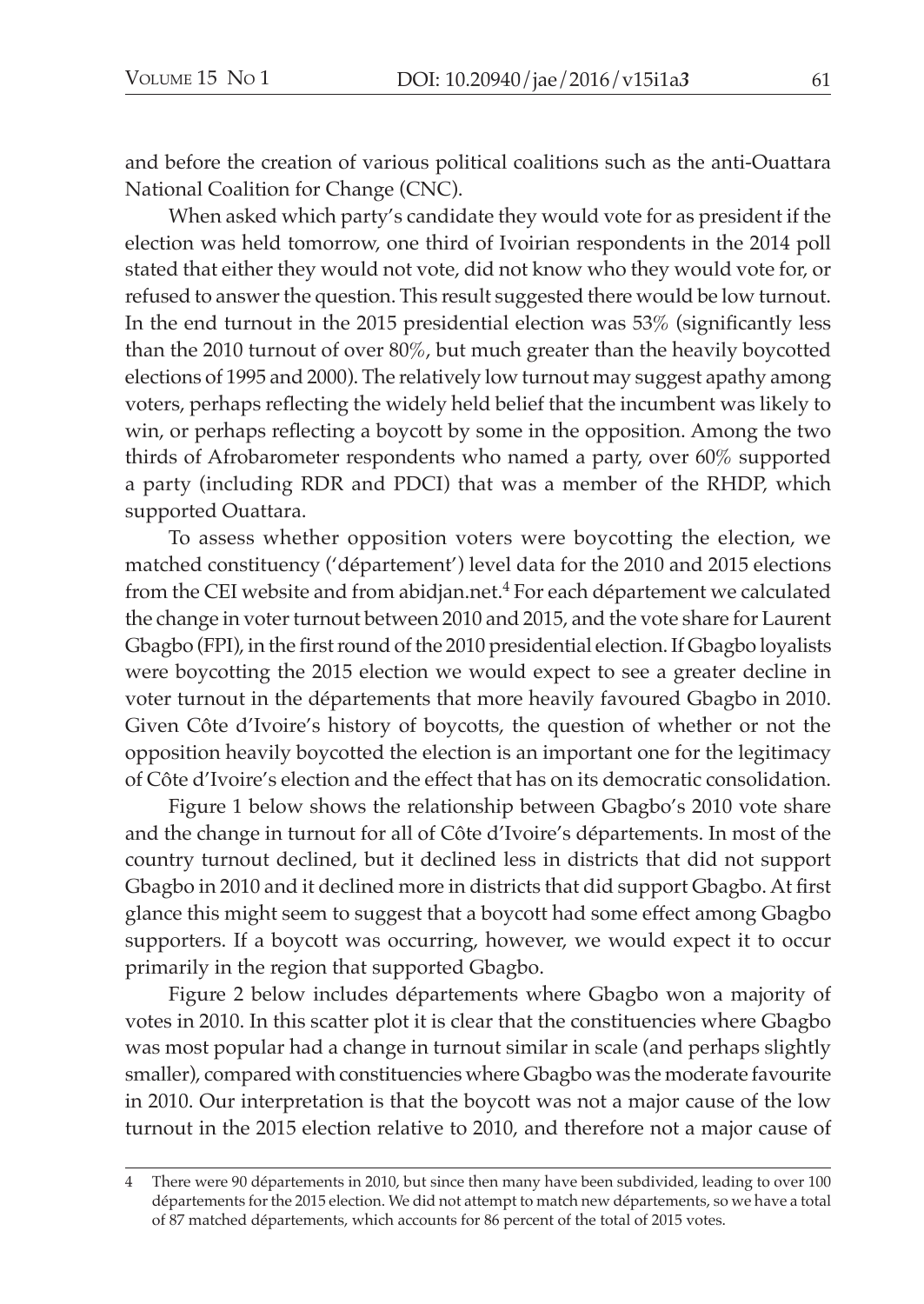

**Figure 1: Scatterplot of change in turnout from 2010 to 2015 and Gbagbo (FPI) first-round presidential vote share in 2010 (all départements).**



**Figure 2: Scatterplot of change in turnout from 2010 to 2015 and Gbagbo (FPI) first-round presidential vote share in 2010 (départements won by Gbagbo in 2010).**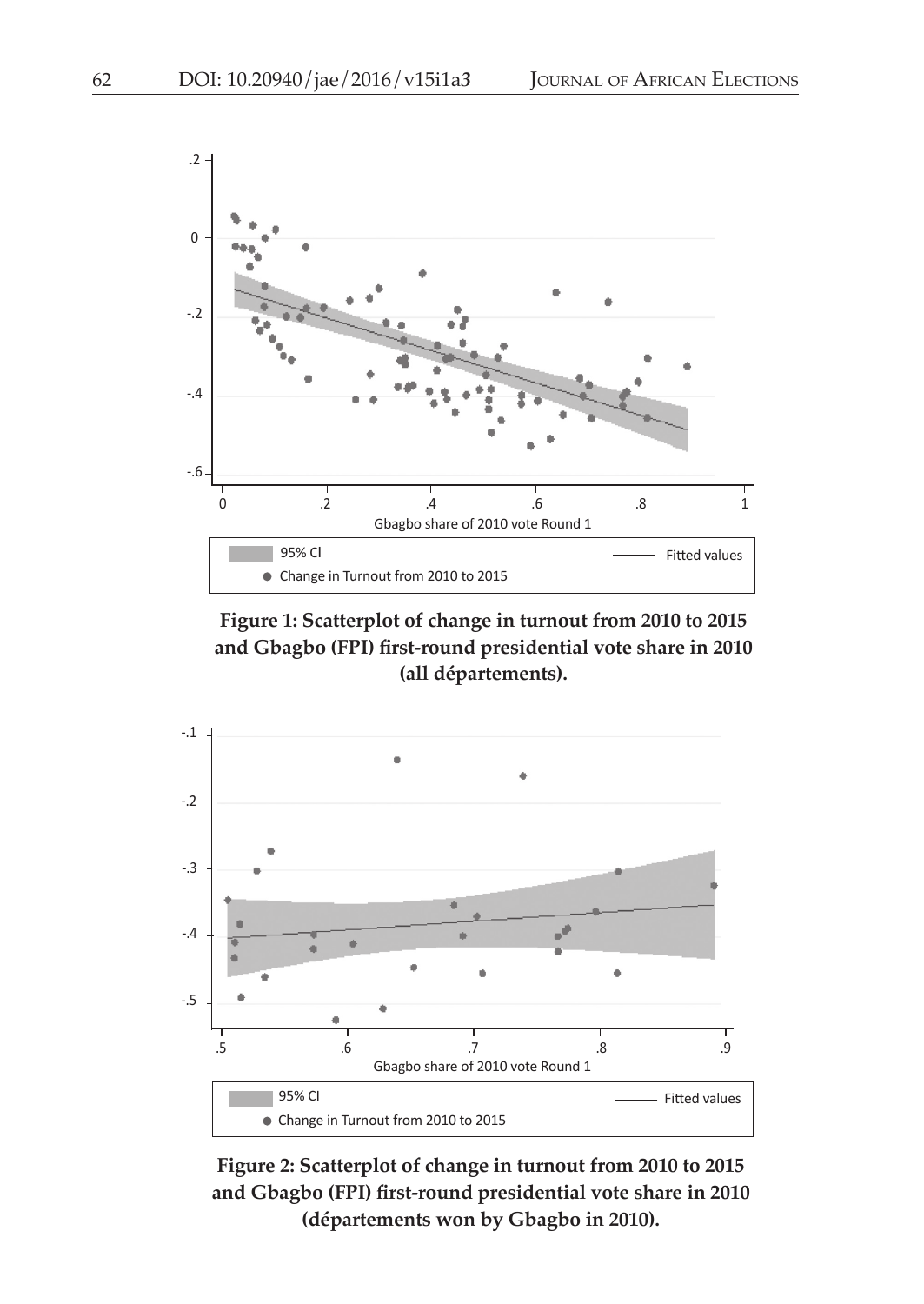Ouattara's landslide victory. Instead we believe the causality goes in the other direction – the election was unlikely to be competitive because the economy was doing well and Ouattara was widely expected to win. Therefore, as is the case in elections throughout the world (Blais 2006), an uncompetitive election generally attracted relatively few voters, and the voters who favoured the predicted winner were more motivated to vote than voters who preferred the likely loser.

In the 2010 presidential election Ouattara was particularly popular in the north, Gbagbo was most popular in the south, and Bédié's highest support was in the centre of the country (Bassett 2011). In the 2015 election Ouattara received a majority in nearly every region, with high support in northern regions such as Poro and Tchologo (98% each). Ouattara also received strong support in many southern regions such as Abidjan, where he won over 80% of the vote (*Commission Electorale Independante* 2015). Even in FPI strongholds such as Me Region in the southeast, Ouattara received a plurality (45% versus 29% for N'Guessan).

#### **CONCLUSION**

The 2015 presidential election in Côte d'Ivoire was the first since multiparty elections were introduced in 1990 in which all major parties were able to compete, and civil war was not triggered. It appears at first glance that this was a step forward in the democratic consolidation of the country. In this paper we studied the extent of democratic progress registered by this milestone election. In particular we focused on the three democratic qualities of elections laid out by Lindberg (2006): competition, participation and legitimacy.

The incumbent, Ouattara, won the 2015 election by a landslide, with 83.7% of the vote, which on the surface might appear to be a decrease in the level of competition compared to 2010, when the decision was made with little over 50% in a runoff election. We believe, however, that this landslide was the result primarily of a booming economy and a broad political coalition rather than restrictive electoral institutions, as was the case in Côte d'Ivoire during the single-party era and the first several multi-party elections, most of which were boycotted by major opposition parties. The outcome was not competitive, but conditions were present that enabled competition. If one considers that the 2010 election was the first in which an incumbent was defeated in a presidential election and that Ouattara, because of his age, is unlikely to attempt a third term, there is reason for hope that future elections in Côte d'Ivoire will continue to increase in competitiveness relative to the pre-2010 period.

With regard to participation, voter turnout in 2015 also declined relative to 2010. Whereas more than 4 million voters participated in the 2010 election, only 3.3 million participated in the 2015 election. The winner's vote count in 2015 was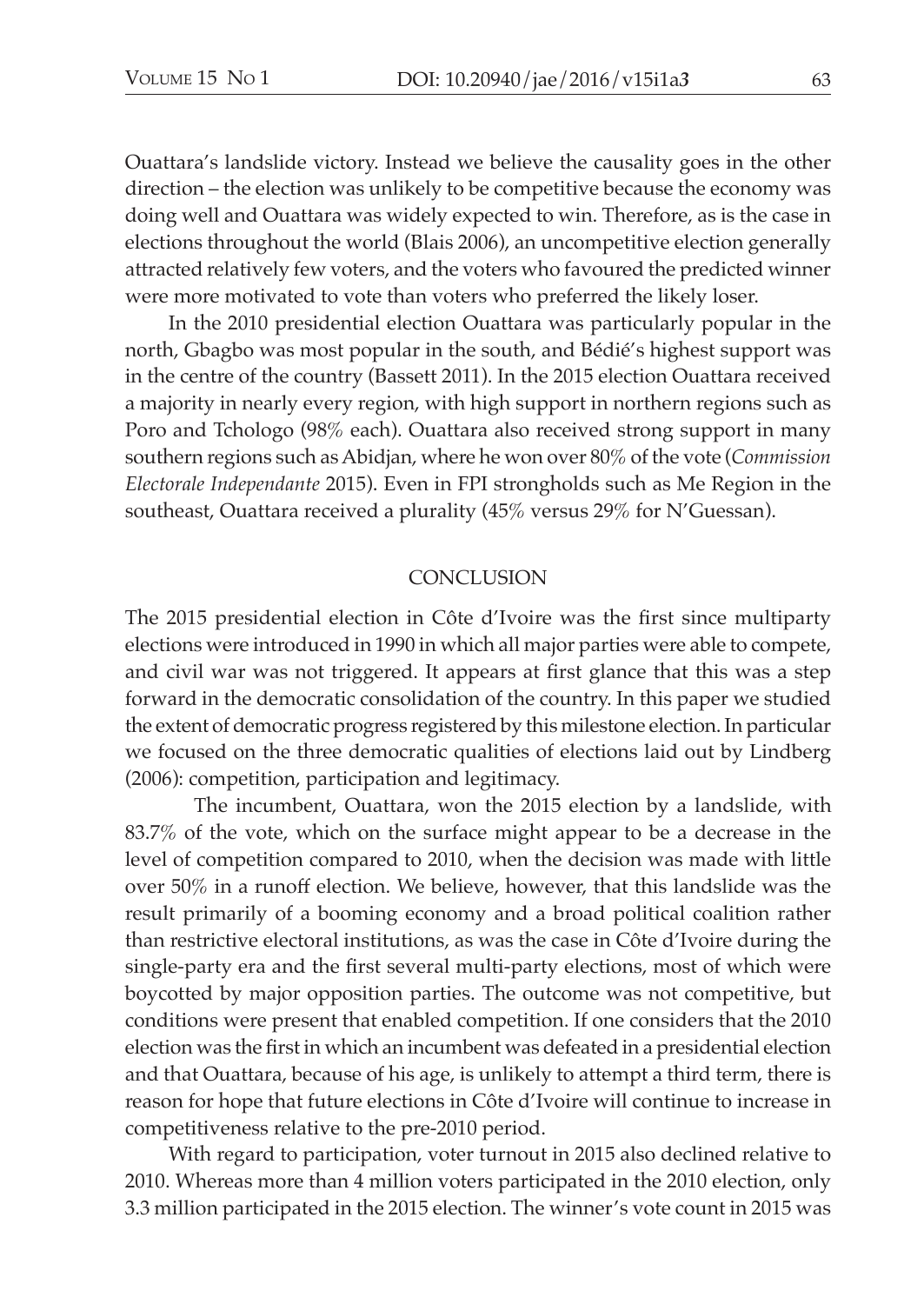higher, though, than in any election prior to 2010 and we believe the low turnout resulted from high certainty of the outcome, more attributable to incumbent advantages in a booming economy than to more troubling explanations such as voter suppression or boycotts.

The greatest step forward democratically was the legitimacy of the 2015 election. In contrast to the unrest that Côte d'Ivoire experienced during or after previous elections, the 2015 presidential election was 'peaceful and largely smooth' (Kouadio and Corey-Boulet 2015). Following the 2010 presidential election, tainted by the initial refusal of the incumbent to accept the results, the peaceful conclusion of the election of October 2015 was an important step towards consolidation of democracy in Côte d'Ivoire.

Although the 2015 elections were peaceful, issues underpinning the social turmoil that led to conflict in the recent past – namely land grievances and identity politics – have not yet been addressed meaningfully and continue to pose challenges to Côte d'Ivoire's democratic development (Klaus and Mitchell 2015; Whitaker 2015). Tests for Côte d'Ivoire's democratic consolidation continue into the future, when election years might occur during years of economic decline or stagnation, which would create a starker trade-off for incumbents between electoral defeat and free and fair elections.

#### ACKNOWLEDGEMENTS

We thank two anonymous reviewers and the editors of the *Journal of African Elections* for their helpful feedback.

––––– References –––––

- *Abidjan.net* 2015, **'**La POECI félicite le peuple ivoirien pour « l'élection apaisée »' 29 October. Available at:<http://news.abidjan.net/h/572257.html>
- Africa Confidential 2015a, 'Côte d'Ivoire: the election gets messier', *Africa Confidential,* vol. 56, no. 12, p. 8.
- Africa Confidential 2015b, 'Côte d'Ivoire: Ouattara walks it', *Africa Confidential,* vol. 56, no. 22, p. 4.
- African Elections Database 2012, 'Elections in Côte d'Ivoire', African Elections Database. Available at:<http://africanelections.tripod.com/ci.html>
- African Union Commission 2015, 'AU Commission chairperson congratulates Côte d'Ivoire and Tanzania for conducting peaceful general elections', Addis Ababa: African Union Commission. Available at: [http://www.african-union.](http://www.african-union.africa-newsroom.com/press/au-commission-chairperson-congratulates-cote-divoire-and-tanzania-for-conducting-peaceful-general-elections) [africa-newsroom.com/press/au-commission-chairperson-congratulates](http://www.african-union.africa-newsroom.com/press/au-commission-chairperson-congratulates-cote-divoire-and-tanzania-for-conducting-peaceful-general-elections)[cote-divoire-and-tanzania-for-conducting-peaceful-general-elections](http://www.african-union.africa-newsroom.com/press/au-commission-chairperson-congratulates-cote-divoire-and-tanzania-for-conducting-peaceful-general-elections)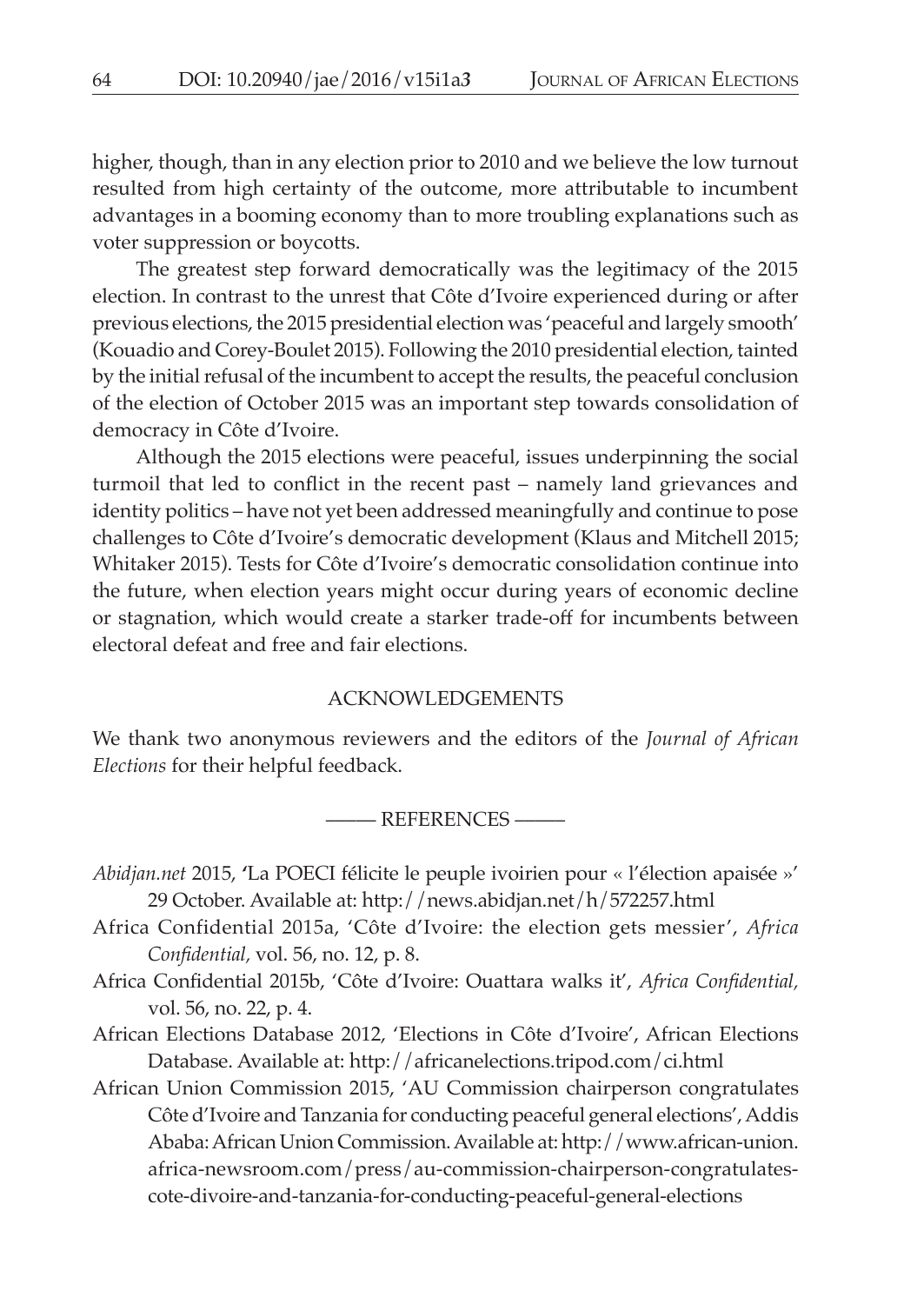- Afrobarometer 2015, 'Round 6: Côte d'Ivoire', Afrobarometer. Available at: [http://](http://www.afrobarometer.org/) [www.afrobarometer.org](http://www.afrobarometer.org/)
- Bah, A 2010, 'Democracy and civil war: citizenship and peacemaking in Côte d'Ivoire', *African Affairs,* vol. 109, no. 437, pp. 597-613.
- Bassett, T 2011, 'Winning coalition, sore loser: Côte d'Ivoire's 2010 presidential elections', *African Affairs,* vol. 110, no. 440, pp. 469-479.
- Bath, I 2015, 'Présidentielles 2015/Mamadou Koulibaly: "Notre Commission électorale ne respecte aucun critère d'indépendance",' *Linfodrome*, Available at: [http://www.linfodrome.com/vie-politique/19449-presidentielles-2015](http://www.linfodrome.com/vie-politique/19449-presidentielles-2015-mamadou-koulibaly-notre-commission-electorale-ne-respecte-aucun-critere-d-independance) [mamadou-koulibaly-notre-commission-electorale-ne-respecte-aucun-critere](http://www.linfodrome.com/vie-politique/19449-presidentielles-2015-mamadou-koulibaly-notre-commission-electorale-ne-respecte-aucun-critere-d-independance)[d-independance](http://www.linfodrome.com/vie-politique/19449-presidentielles-2015-mamadou-koulibaly-notre-commission-electorale-ne-respecte-aucun-critere-d-independance)
- Bavier, J 2015, 'Ex-president's backers in power struggle before Ivory Coast polls', *Reuters*, 2 September.
- Blais, A 2006, 'What affects voter turnout?', *Annual Review of Political Science,* vol. 9, pp. 111-125.
- Brice, M 2015, 'Ivory Coast opposition calls for new electoral commission', *Reuters*, 28 September.
- Carter Center 2012, 'International election observation mission to Côte d'Ivoire', The Carter Center, Atlanta.
- Cheeseman, N 2010, 'African elections as vehicles for change', *Journal of Democracy*, vol. 21, no. 4, pp.139-153.
- Commission Electorale Independante 2015, 'Presidential election results', Available at: <https://www.cei-ci.org/>
- Daddieh, CK 2001, 'Elections and ethnic violence in Côte d'Ivoire: the unfinished business of succession and democratic transition', *African Issues,* vol. 29, no. 1/2, pp. 14-19.
- Dahl, R 1975, *Polyarchy: participation and opposition.* Yale University Press, New Haven and London.
- Economist Intelligence Unit 2015a, 'Country report 3rd quarter 2015: Côte d'Ivoire', Economist Intelligence Unit, London.
- Economist Intelligence Unit 2015b, 'Pre-election clashes erupt in opposition strongholds', Economist Intelligence Unit Election Watch, 16 September.
- ECOWAS 2015, 'The Ivorian presidential election of 25 October 2015 was conducted in a calm and peaceful atmosphere', ECOWAS, 27 October. Available at: [http://www.ecowas.int/the-ivorian-presidential-election-of-25-october-](http://www.ecowas.int/the-ivorian-presidential-election-of-25-october-2015-was-conducted-in-a-calm-and-peaceful-atmosphere/)[2015-was-conducted-in-a-calm-and-peaceful-atmosphere/](http://www.ecowas.int/the-ivorian-presidential-election-of-25-october-2015-was-conducted-in-a-calm-and-peaceful-atmosphere/)
- Fick, M 2015, 'Coming years will be critical test of Ivory Coast's focus', *Financial Times*, 27 September.
- Flynn, D 2015, 'Ivorian opposition coalition threatens to obstruct elections', *Reuters* 31 August.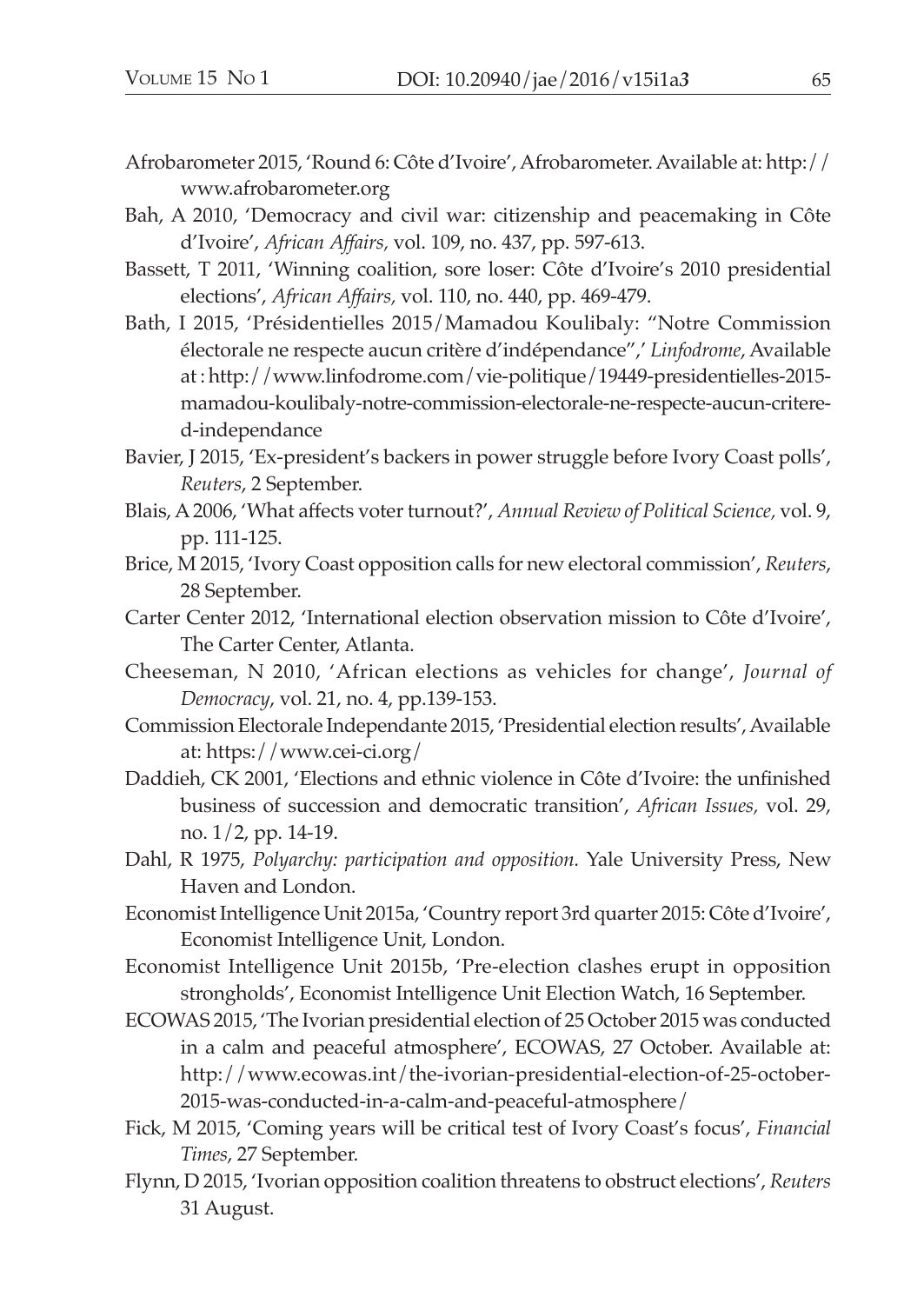- Fort, P & Koffi, C 2015, 'Opposition contests turnout in Ivory Coast presidential vote', *Agence France-Presse* 26 October.
- Human Rights Watch 2011, *'They killed them like it was nothing': the need for justice for Côte d'Ivoire's post-election crimes*, Human Rights Watch, New York.
- Human Rights Watch 2015, 'Côte d'Ivoire: respect rights during elections', *Human Rights Watch* 21 October. Available at: [https://www.hrw.org/](https://www.hrw.org/news/2015/10/21/cote-divoire-respect-rights-during-elections) [news/2015/10/21/cote-divoire-respect-rights-during-elections](https://www.hrw.org/news/2015/10/21/cote-divoire-respect-rights-during-elections)
- Huntington, S 1993, *The third wave: democratization in the late twentieth century*, University of Oklahoma Press, Norman.
- Kimou, A & Kouyaté, P 2015, 'The Ivoirian Independent Electoral Commission and challenges for the 2015 presidential election', *West Africa Insight*.
- Klaus, K & Mitchell, M 2015, 'Land grievances and the mobilisation of electoral violence: evidence from Côte d'Ivoire and Kenya', *Journal of Peace Research,*  vol. 52, no. 5, pp. 622-635.
- Kouadio, I & Corey-Boulet, R 2015, 'Ivory Coast President Ouattara easily wins re-election', *Associated Press*, 28 October.
- Lansford, T 2015, *Political handbook of the world 2015,* CQ Press, Thousand Oaks.
- Lindberg, S 2006, *Democracy and elections in Africa,* The Johns Hopkins University Press, Baltimore.
- Ngotta, S 2015, 'Observation de la revision de la liste electorale: Affluence en legere hausse dans les centres de recensement et prolongation de la periode de la liste electorale', Newsletter POECI. Available at: [http://poeci-elections.org/](http://poeci-elections.org/observation-de-la-revision-de-la-liste-electorale-affluence-en-legere-hausse-dans-les-centres-de-recensement-et-prolongation-de-la-periode-de-revision-de-la-liste-electorale/) [observation-de-la-revision-de-la-liste-electorale-affluence-en-legere-hausse](http://poeci-elections.org/observation-de-la-revision-de-la-liste-electorale-affluence-en-legere-hausse-dans-les-centres-de-recensement-et-prolongation-de-la-periode-de-revision-de-la-liste-electorale/)[dans-les-centres-de-recensement-et-prolongation-de-la-periode-de-revision](http://poeci-elections.org/observation-de-la-revision-de-la-liste-electorale-affluence-en-legere-hausse-dans-les-centres-de-recensement-et-prolongation-de-la-periode-de-revision-de-la-liste-electorale/)[de-la-liste-electorale/](http://poeci-elections.org/observation-de-la-revision-de-la-liste-electorale-affluence-en-legere-hausse-dans-les-centres-de-recensement-et-prolongation-de-la-periode-de-revision-de-la-liste-electorale/)
- Niakate, H 2015, 'Côte d'Ivoire elections: on the campaign trail', *The Africa Report*, 17 October.
- Nugent, P 2004, *Africa since independence: a comparative history,* Palgrave Macmillan, New York.
- Piccolino, G 2012, 'David against Goliath in Côte d'Ivoire? Laurent Gbagbo's war against global governance', *African Affairs,* vol. 111 no. 442, pp. 1-23.
- Piccolino, G 2014, 'Ultranationalism, democracy and the law: insights from Côte d'Ivoire', *Journal of Modern African Studies,* vol. 52, no. 1, pp. 45-68.
- POECI 2015a, 'Déclaration préliminaire: election présidentielle s'est bien déroulée malgré des retards quant à l'ouverture des bureaux de vote', POECI, 26 October. Available at: [http://poeci-elections.org/declaration-preliminaire](http://poeci-elections.org/declaration-preliminaire-election-presidentielle-sest-bien-deroulee-malgre-des-retards-quant-a-louverture-des-bureaux-de-vote/)[election-presidentielle-sest-bien-deroulee-malgre-des-retards-quant-a](http://poeci-elections.org/declaration-preliminaire-election-presidentielle-sest-bien-deroulee-malgre-des-retards-quant-a-louverture-des-bureaux-de-vote/)[louverture-des-bureaux-de-vote/](http://poeci-elections.org/declaration-preliminaire-election-presidentielle-sest-bien-deroulee-malgre-des-retards-quant-a-louverture-des-bureaux-de-vote/)
- POECI 2015b, 'Communiqué de presse: La POECI estime que le taux de participation serait de 53,0% avec un degré de precision de plus ou moins 1,8%', POECI, 26 October.